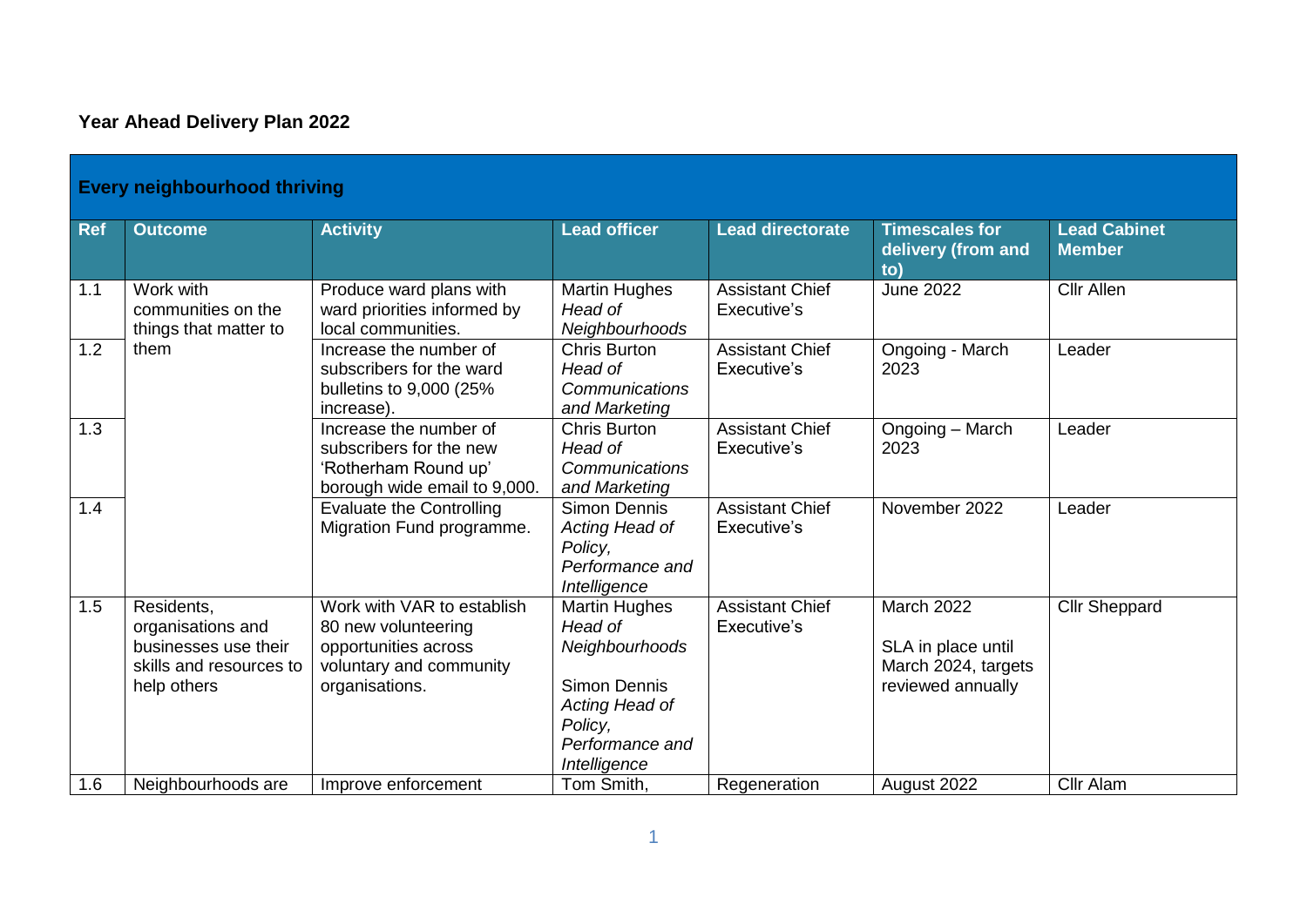| 1.7  | welcoming and safe                                                                   | outcomes by making greater<br>use of legal powers. This<br>means issuing more than 350<br>community protection<br>notices.<br>Develop interventions that<br>seek to reduce hate crime<br>and improve community<br>safety by tackling harmful<br>narratives, including via the | <b>Assistant Director</b><br>Community<br>Safety and Street<br>Scene<br>Tom Smith<br><b>Assistant Director</b><br>Community<br>Safety and Street<br>Scene | and<br>Environment<br>Regeneration<br>and<br>Environment | May 2022                | Cllr Alam            |
|------|--------------------------------------------------------------------------------------|-------------------------------------------------------------------------------------------------------------------------------------------------------------------------------------------------------------------------------------------------------------------------------|-----------------------------------------------------------------------------------------------------------------------------------------------------------|----------------------------------------------------------|-------------------------|----------------------|
|      |                                                                                      | 'Who is your neighbour' and<br>Remedi projects.                                                                                                                                                                                                                               |                                                                                                                                                           |                                                          |                         |                      |
| 1.8  |                                                                                      | Design and implement new<br>neighbourhood road safety<br>measures, including 20mph<br>zones.                                                                                                                                                                                  | <b>Simon Moss</b><br><b>Assistant Director</b><br>Planning<br>Regeneration and<br>Transport                                                               | Regeneration<br>and<br>Environment                       | March 2023              | <b>Cllr Beck</b>     |
| 1.9  |                                                                                      | Repair an estimated 595<br>estate roads (137.7km)<br>(between April 2020- March<br>23) through the 2024 roads<br>programme.                                                                                                                                                   | <b>Tom Smith</b><br><b>Assistant Director</b><br>Community<br>Safety and Street<br>Scene                                                                  | Regeneration and<br>Environment                          | Ongoing - March<br>2023 | <b>Cllr Beck</b>     |
| 1.10 |                                                                                      | Work with Councillors to<br>identify hot-spot areas for<br>nuisance pavement parking<br>and develop plans to prevent<br>nuisance pavement parking,<br>including parking restrictions.                                                                                         | <b>Tom Smith</b><br><b>Assistant Director</b><br>Community<br>Safety and Street<br>Scene                                                                  | Regeneration and<br>Environment                          | March 2023              | <b>Cllr Beck</b>     |
| 1.11 | Local people have<br>access to libraries,<br>cultural activities,<br>parks and green | Complete the new library at<br>Thurcroft.                                                                                                                                                                                                                                     | Zoe Oxley<br><b>Head of Service</b><br>Operations and<br><b>Business</b><br><b>Transformation</b>                                                         | Regeneration and<br>Environment                          | December 2022           | <b>Cllr Sheppard</b> |
| 1.12 | spaces                                                                               | Hold cultural and sporting<br>events across Rotherham to                                                                                                                                                                                                                      | Leanne Buchan<br><b>Head of Service</b>                                                                                                                   | Regeneration<br>and                                      |                         | <b>Cllr Sheppard</b> |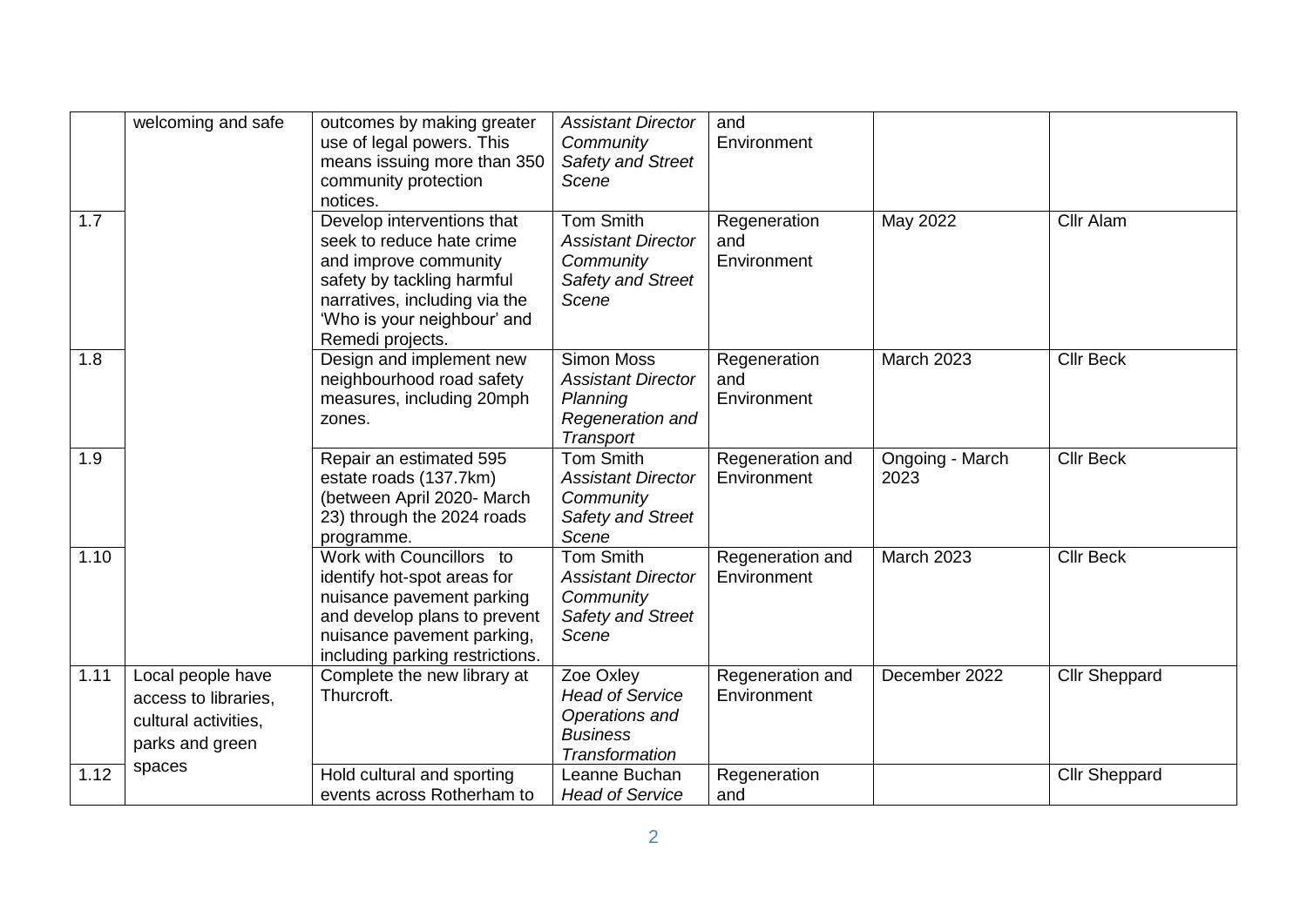|      |                                          | appeal to a range of ages<br>and backgrounds, including:                                                            | Creative<br>Programming and                                                          | Environment                     |                              |                                    |
|------|------------------------------------------|---------------------------------------------------------------------------------------------------------------------|--------------------------------------------------------------------------------------|---------------------------------|------------------------------|------------------------------------|
|      |                                          | Women's Euro 2022<br><b>Rotherham Show</b>                                                                          | Engagement<br>Zoe Oxley                                                              |                                 | Jan-Jul 2022<br>Sept 2022    |                                    |
|      |                                          | Rotherham 10k<br>Summer reading<br>challenge                                                                        | <b>Head of Service</b><br>Operations and<br><b>Business</b>                          |                                 | May 2022<br>September 2022   |                                    |
|      |                                          | Fun palaces.                                                                                                        | Transformation                                                                       |                                 | October 2022                 |                                    |
| 1.13 |                                          | Complete restoration of the<br>grade II listed site Keppels<br>Column.                                              | Leanne Buchan<br><b>Head of Service</b><br>Creative<br>Programming and<br>Engagement | Regeneration and<br>Environment | October 2021 - May<br>2022   | <b>Cllr Sheppard</b>               |
| 1.14 |                                          | Complete feasibility study for<br>a new Rotherham Theatre.                                                          | Leanne Buchan<br><b>Head of Service</b><br>Creative<br>Programming and<br>Engagement | Regeneration and<br>Environment | October 2021 - April<br>2022 | <b>Cllr Sheppard</b>               |
| 1.15 | Local towns and<br>villages are improved | Create a plan of<br>developments across the<br>borough to maximise the<br>impact of the Towns and<br>Villages fund. | Paul Woodcock<br><b>Strategic Director</b><br>Regeneration and<br>Environment        | Regeneration and<br>Environment | October 2021 - April<br>2022 | Cllr Allen<br><b>Cllr Lelliott</b> |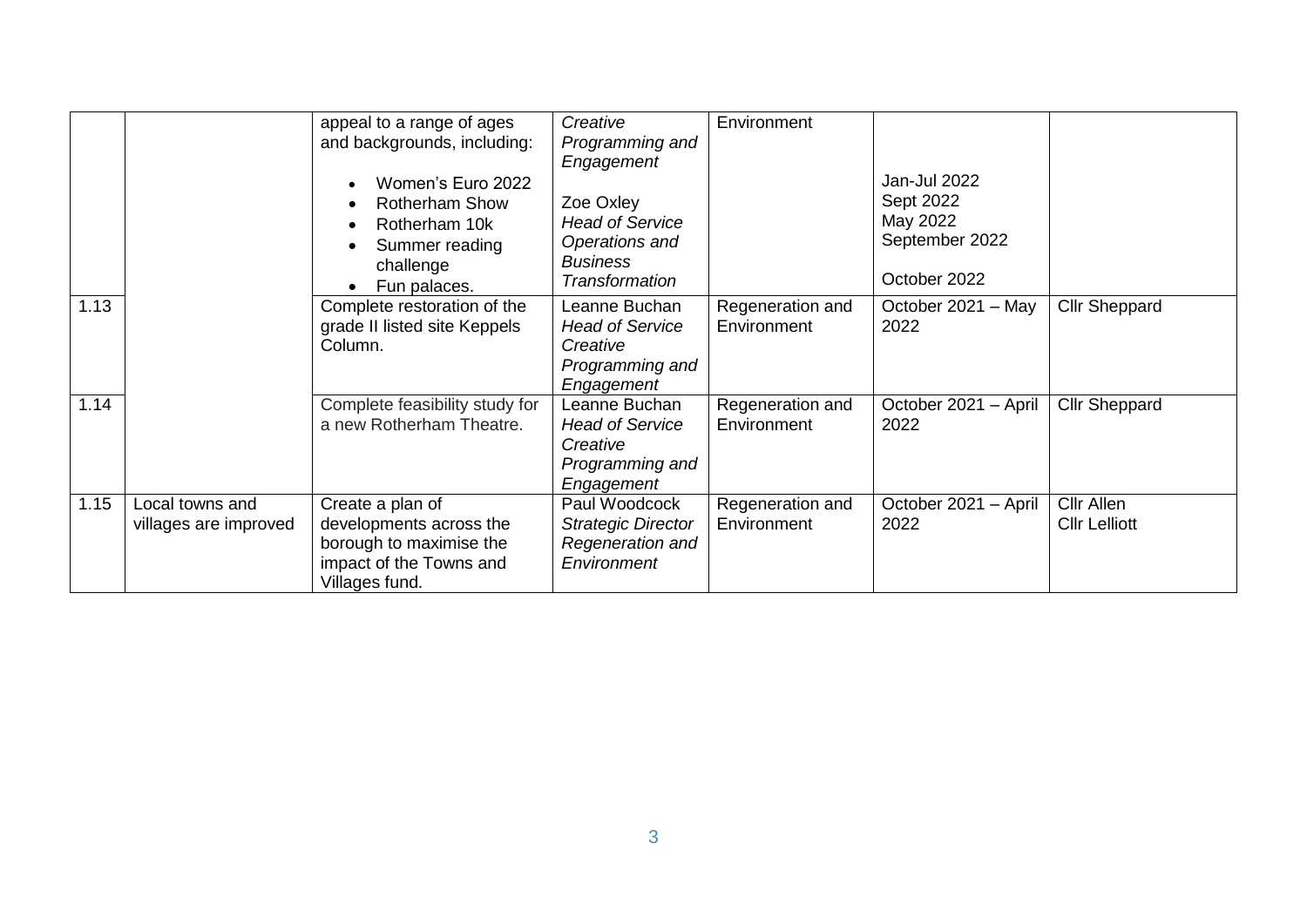| People are safe, healthy and live well |                                                             |                                                                                                                                                                                           |                                                                                                           |                                                    |                                                    |                                      |  |  |
|----------------------------------------|-------------------------------------------------------------|-------------------------------------------------------------------------------------------------------------------------------------------------------------------------------------------|-----------------------------------------------------------------------------------------------------------|----------------------------------------------------|----------------------------------------------------|--------------------------------------|--|--|
| <b>Ref</b>                             | <b>Outcome</b>                                              | <b>Activity</b>                                                                                                                                                                           | <b>Lead officer</b>                                                                                       | <b>Lead directorate</b>                            | <b>Timescales for</b><br>delivery (from and<br>to) | <b>Lead Cabinet</b><br><b>Member</b> |  |  |
| 2.1                                    | People have good<br>mental health and<br>physical wellbeing | Work with partners to develop<br>a prevention and health<br>inequalities strategy and action<br>plan.                                                                                     | <b>Ben Anderson</b><br><b>Director Public</b><br>Health                                                   | Adult Care,<br>Housing and<br><b>Public Health</b> | October 2021-April<br>2022                         | <b>Cllr Roche</b>                    |  |  |
| 2.2                                    |                                                             | Refresh the partnership<br>Loneliness Action plan and<br>ensure the delivery of Council<br>owned actions.                                                                                 | Ben Anderson<br><b>Director Public</b><br>Health                                                          | Adult Care,<br>Housing and<br><b>Public Health</b> | September 2022                                     | <b>Cllr Roche</b>                    |  |  |
| $\overline{2.3}$                       |                                                             | Produce suicide prevention<br>guidance for staff and<br>Members.                                                                                                                          | Anne Marie<br>Lubanski<br><b>Strategic Director</b><br>Adult Care,<br>Housing and<br><b>Public Health</b> | Adult Care,<br>Housing and<br><b>Public Health</b> | May 2022                                           | <b>Cllr Roche</b>                    |  |  |
| 2.4                                    |                                                             | Create a cultural programme<br>including events, theatre,<br>libraries, music and museums<br>for residents aged 55+ to help<br>with grief, mental wellbeing and<br>physical conditioning. | Leanne Buchan<br><b>Head of Service</b><br>Creative<br>Programming and<br>Engagement                      | Regeneration and<br>Environment                    | October 2021 -<br><b>March 2022</b>                | <b>Cllr Sheppard</b>                 |  |  |
| 2.5                                    |                                                             | Deliver £250k investment<br>works in Herringthorpe<br>Stadium, including<br>completion of flood<br>lighting, refurbishment of<br>internal and external<br>pavilion.                       | <b>Chris Siddall</b><br>Acting Head of<br><b>Strategic Projects</b><br>and Partnerships                   | Regeneration and<br>Environment                    | <b>March 2022</b>                                  | <b>Cllr Sheppard</b>                 |  |  |

## 4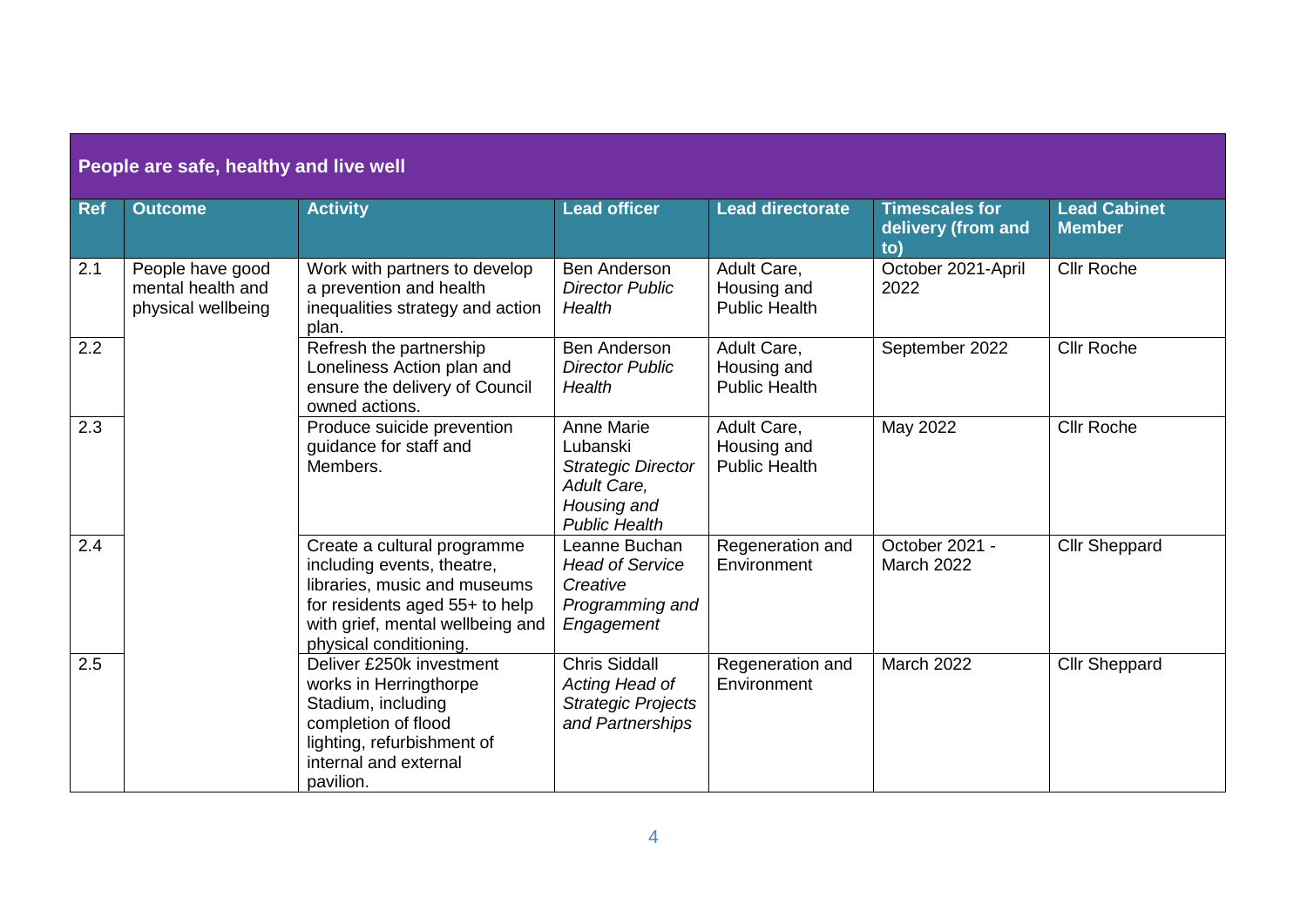| 2.6 |                                                                                         | Meet national contact<br>tracing weekly target of<br>89% contacts completed<br>successfully.                                                                                                                                     | Nathan Atkinson<br><b>Assistant Director</b><br><b>Strategic</b><br>Commissioning<br><b>Ben Anderson</b><br><b>Director of Public</b><br>Health | Adult Care,<br>Housing and<br><b>Public Health</b> | March 2022       | <b>Cllr Roche</b> |
|-----|-----------------------------------------------------------------------------------------|----------------------------------------------------------------------------------------------------------------------------------------------------------------------------------------------------------------------------------|-------------------------------------------------------------------------------------------------------------------------------------------------|----------------------------------------------------|------------------|-------------------|
| 2.7 |                                                                                         | Regular and timely review of all<br>clusters of cases in complex<br>settings (care, schools and<br>workplaces) for requirements<br>to hold an Incident<br>Management Team meeting<br>(IMT).                                      | Nathan Atkinson<br><b>Assistant Director</b><br>Strategic<br>Commissioning<br><b>Ben Anderson</b><br><b>Director of Public</b><br>Health        | Adult Care,<br>Housing and<br><b>Public Health</b> | March 2022       | <b>Cllr Roche</b> |
| 2.8 |                                                                                         | Targeted engagement with<br>communities to promote<br>vaccination take up and<br>dispel myths and fake<br>news.                                                                                                                  | Nathan Atkinson<br><b>Assistant Director</b><br>Strategic<br>Commissioning<br><b>Ben Anderson</b><br><b>Director of Public</b><br>Health        | Adult Care,<br>Housing and<br><b>Public Health</b> | <b>June 2022</b> | <b>Cllr Roche</b> |
| 2.9 | People feel<br>empowered, safe<br>and live<br>independently for as<br>long as possible. | Develop new day opportunities<br>for people with learning<br>disabilities, autism and<br>complex needs:<br>Complete 'day<br>opportunities'<br>consultation regarding<br><b>REACH</b> services.<br>Commence building<br>$\bullet$ | lan Spicer<br><b>Assistant Director</b><br>Independent<br>Living and<br>Support                                                                 | Adult Care,<br>Housing and Public<br>Health        | May 2022         | <b>Cllr Roche</b> |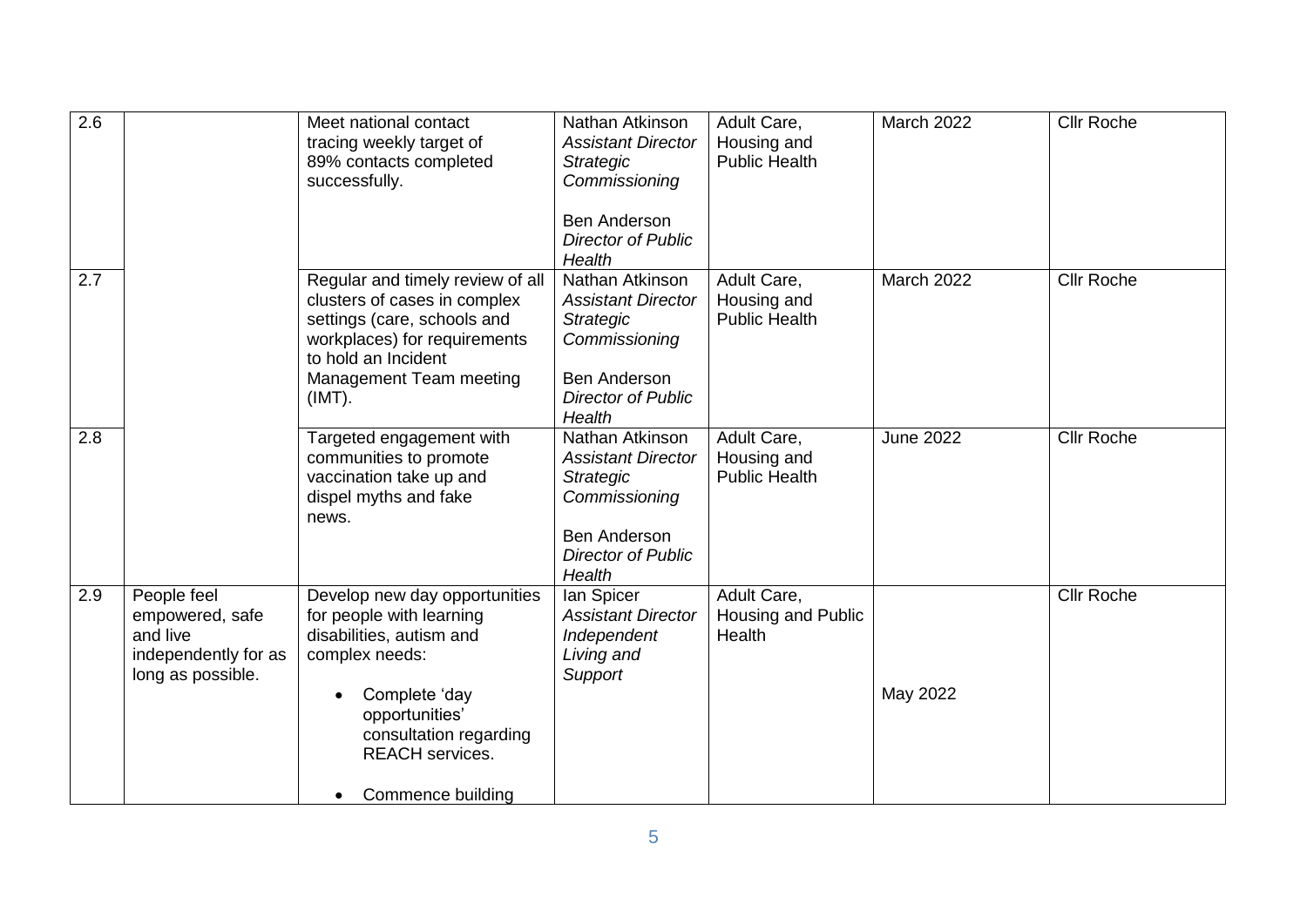|      |                                                    | works to improve day<br>facilities.                                                                                                                                        |                                                                                                                   |                                                                                | <b>March 2023</b>               |                                             |
|------|----------------------------------------------------|----------------------------------------------------------------------------------------------------------------------------------------------------------------------------|-------------------------------------------------------------------------------------------------------------------|--------------------------------------------------------------------------------|---------------------------------|---------------------------------------------|
| 2.10 |                                                    | Develop and deliver a<br>programme of consultation and<br>engagement on the future<br>supported accommodation<br>offer for those with learning<br>disabilities and autism. | lan Spicer<br><b>Assistant Director</b><br>Independent<br>Living and<br>Support                                   | Adult Care,<br>Housing and Public<br>Health                                    | January 2022 -<br>October 2022  | <b>Cllr Roche</b>                           |
|      |                                                    |                                                                                                                                                                            | Scott<br>Matthewman<br><b>Interim Assistant</b><br>Director of<br>Commissioning<br><b>Strategic Adult</b><br>Care |                                                                                |                                 |                                             |
| 2.11 |                                                    | Deliver and launch the new<br>Carers Strategy.                                                                                                                             | lan Spicer<br><b>Assistant Director</b><br>Independent<br>Living and<br>Support                                   | Adult Care,<br>Housing and Public<br>Health                                    | <b>June 2022</b>                | <b>Cllr Roche</b>                           |
| 2.12 |                                                    | Recommission domestic abuse<br>services.                                                                                                                                   | <b>Tom Smith</b><br><b>Assistant Director</b><br>Community<br>Safety and Street<br>Scene                          | Regeneration<br>and<br>Environment                                             | October 2022                    | <b>Cllr Cusworth</b>                        |
| 2.13 | People can access<br>affordable, decent<br>housing | Refresh the Housing Strategy.                                                                                                                                              | Paul Walsh<br><b>Interim Assistant</b><br>Director of<br>Housing                                                  | Adult Care,<br>Housing and Public<br>Health                                    | May 2022                        | <b>Cllr Brookes</b>                         |
| 2.14 |                                                    | Deliver the Council's Housing<br>Growth Programme, including:<br>Town Centre housing<br>programme                                                                          | Paul Walsh<br><b>Interim Assistant</b><br>Director of<br>Housing                                                  | Adult Care,<br>Housing and Public<br>Health<br>Regeneration and<br>Environment | February 2020 -<br>October 2022 | <b>Cllr Brookes</b><br><b>Cllr Lelliott</b> |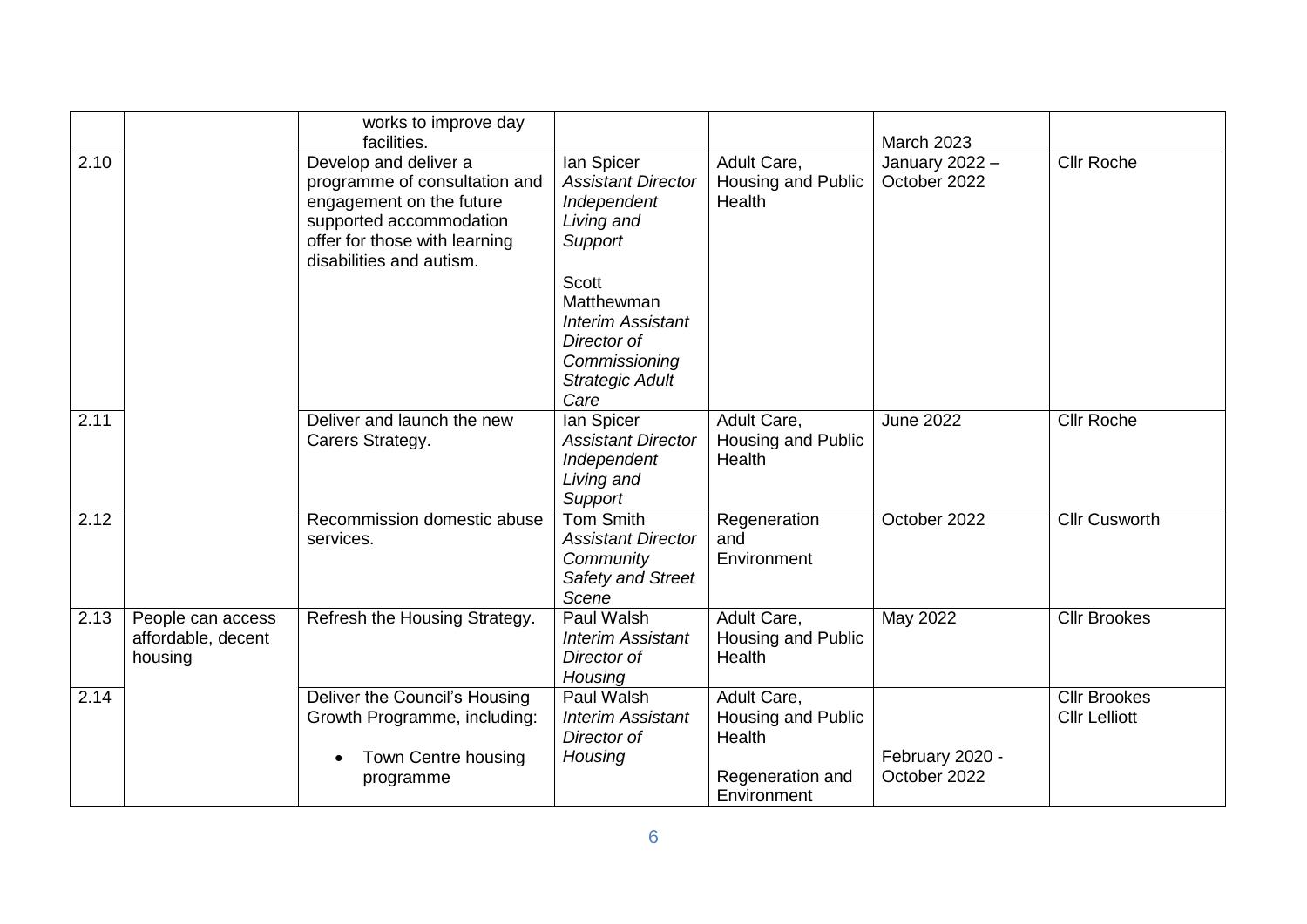|      |                                                            | Chesterhill Avenue and<br>$\bullet$<br><b>Whinney Hill</b><br>Delivery of Council<br>bungalows on sites in<br><b>Treeton and Ravenfield</b>                |                                                                                                      |                                                    | First homes by<br>March 2022,<br>completion by 2023<br>March 2021 - April<br>2022 |                                             |
|------|------------------------------------------------------------|------------------------------------------------------------------------------------------------------------------------------------------------------------|------------------------------------------------------------------------------------------------------|----------------------------------------------------|-----------------------------------------------------------------------------------|---------------------------------------------|
| 2.15 | Inequalities are<br>addressed and<br>nobody is left behind | Commission new services to<br>prevent financial exploitation.                                                                                              | Paul Walsh<br><b>Interim Assistant</b><br>Director of<br>Housing                                     | Adult Care,<br>Housing and<br><b>Public Health</b> | March 2023                                                                        | <b>Cllr Brookes</b>                         |
| 2.16 |                                                            | Complete a review of Rother<br>Card.                                                                                                                       | Luke Sayers<br><b>Assistant Director</b><br>Customer,<br>Information and<br>Digital                  | Finance and<br><b>Customer Services</b>            | <b>June 2022</b>                                                                  | Cllr Sheppard                               |
| 2.17 |                                                            | Develop three social<br>supermarkets and other<br>measures as part of a<br>preventative approach to help<br>people avoid food crisis.                      | Simon Dennis<br>Acting Head of<br>Policy,<br>Performance and<br>Intelligence                         | <b>Assistant Chief</b><br>Executive's              | December 2022                                                                     | <b>Cllr Sheppard</b>                        |
| 2.18 |                                                            | Reduce the number of<br>homeless people housed in<br>temporary accommodation.                                                                              | Paul Walsh<br><b>Interim Assistant</b><br>Director of<br>Housing                                     | Adult Care,<br>Housing and<br><b>Public Health</b> | April 2022 onwards                                                                | <b>Cllr Sheppard</b><br><b>Cllr Brookes</b> |
| 2.19 |                                                            | Provide food vouchers to<br>children eligible for free school<br>meals for school holidays<br>through to Easter 2022.                                      | Nathan Heath<br><b>Interim Assistant</b><br><b>Director</b><br><b>Education and</b><br><b>Skills</b> | Children and<br>Young People's<br><b>Services</b>  | To April 2022                                                                     | <b>Cllr Cusworth</b>                        |
| 2.20 |                                                            | Provide up to £100 reduction in<br>Council Tax liability for working<br>age households eligible for<br><b>Local Council Tax Support</b><br>during 2021/22. | Judith Badger<br><b>Strategic Director</b><br>of Finance and<br>Customer<br><b>Services</b>          | Finance and<br><b>Customer Services</b>            | March 2022                                                                        | Cllr Alam                                   |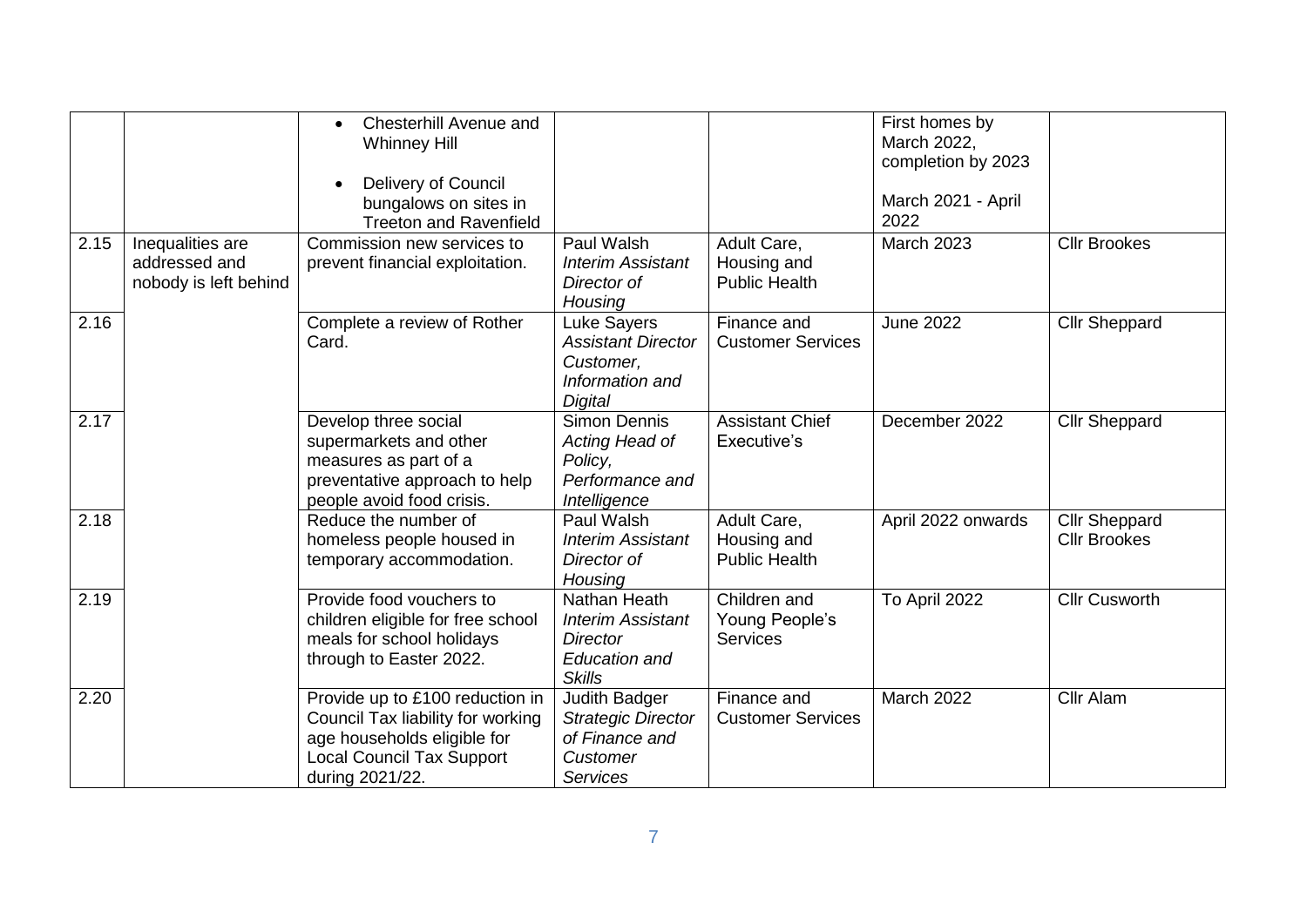|                  | <b>Every child able to fulfil their potential</b>                                |                                                                                                                                               |                                                                                                      |                                                                                           |                                                    |                                           |  |  |  |
|------------------|----------------------------------------------------------------------------------|-----------------------------------------------------------------------------------------------------------------------------------------------|------------------------------------------------------------------------------------------------------|-------------------------------------------------------------------------------------------|----------------------------------------------------|-------------------------------------------|--|--|--|
| <b>Ref</b>       | <b>Outcome</b>                                                                   | <b>Activity</b>                                                                                                                               | <b>Lead officer</b>                                                                                  | <b>Lead directorate</b>                                                                   | <b>Timescales for</b><br>delivery (from and<br>to) | <b>Lead Cabinet</b><br><b>Member</b>      |  |  |  |
| 3.1              | Children get the best<br>start in life                                           | Carry out targeted<br>engagement with families to<br>increase take up of early<br>education.                                                  | Nathan Heath<br><b>Interim Assistant</b><br><b>Director</b><br><b>Education and</b><br><b>Skills</b> | Children and<br>Young People's<br><b>Services</b>                                         | March 2023                                         | <b>Cllr Cusworth</b>                      |  |  |  |
| 3.2              |                                                                                  | Work with Health and<br>Wellbeing Board partners to<br>develop a 'Best Start and<br>Beyond' strategy.                                         | <b>Ben Anderson</b><br><b>Director Public</b><br>Health                                              | Adult Care,<br>Housing and Public<br>Health<br>Children and<br>Young People's<br>Services | April 2023                                         | <b>Cllr Roche</b><br><b>Cllr Cusworth</b> |  |  |  |
| 3.3              | Children and young<br>people are safe from<br>harm                               | Develop and launch the<br>refreshed Early Help Strategy.                                                                                      | David McWilliams<br><b>Assistant Director</b><br>Early Help and<br>Family<br>Engagement              | Children's and<br>Young People's<br>services                                              | October 2021 -<br>February 2022                    | <b>Cllr Cusworth</b>                      |  |  |  |
| $\overline{3.4}$ |                                                                                  | Implement KOOTH, the online<br>mental health and wellbeing<br>tool and monitor usage by<br>young people.                                      | Helen Sweaton,<br>Joint Assistant<br>Director<br>Commissioning,<br>Quality and<br>Performance        | Children's and<br>Young People's<br>services                                              | November 2021 -<br>October 2022                    | <b>Cllr Cusworth</b>                      |  |  |  |
| 3.5              | Young people feel<br>empowered to<br>succeed and<br>achieve their<br>aspirations | Implement the Rotherham<br>inclusion Pathway (a school-<br>led, multi-agency approach to<br>supporting young people at<br>risk of exclusion). | Nathan Heath<br><b>Interim Assistant</b><br>Director<br><b>Education and</b><br><b>Skills</b>        | Children and<br>Young People's<br><b>Services</b>                                         | October 2021 - July<br>2022                        | <b>Cllr Cusworth</b>                      |  |  |  |
|                  |                                                                                  | Evaluate the current 'team                                                                                                                    | Nathan Heath                                                                                         | Children's and                                                                            | January 2022 - July                                | <b>Cllr Cusworth</b>                      |  |  |  |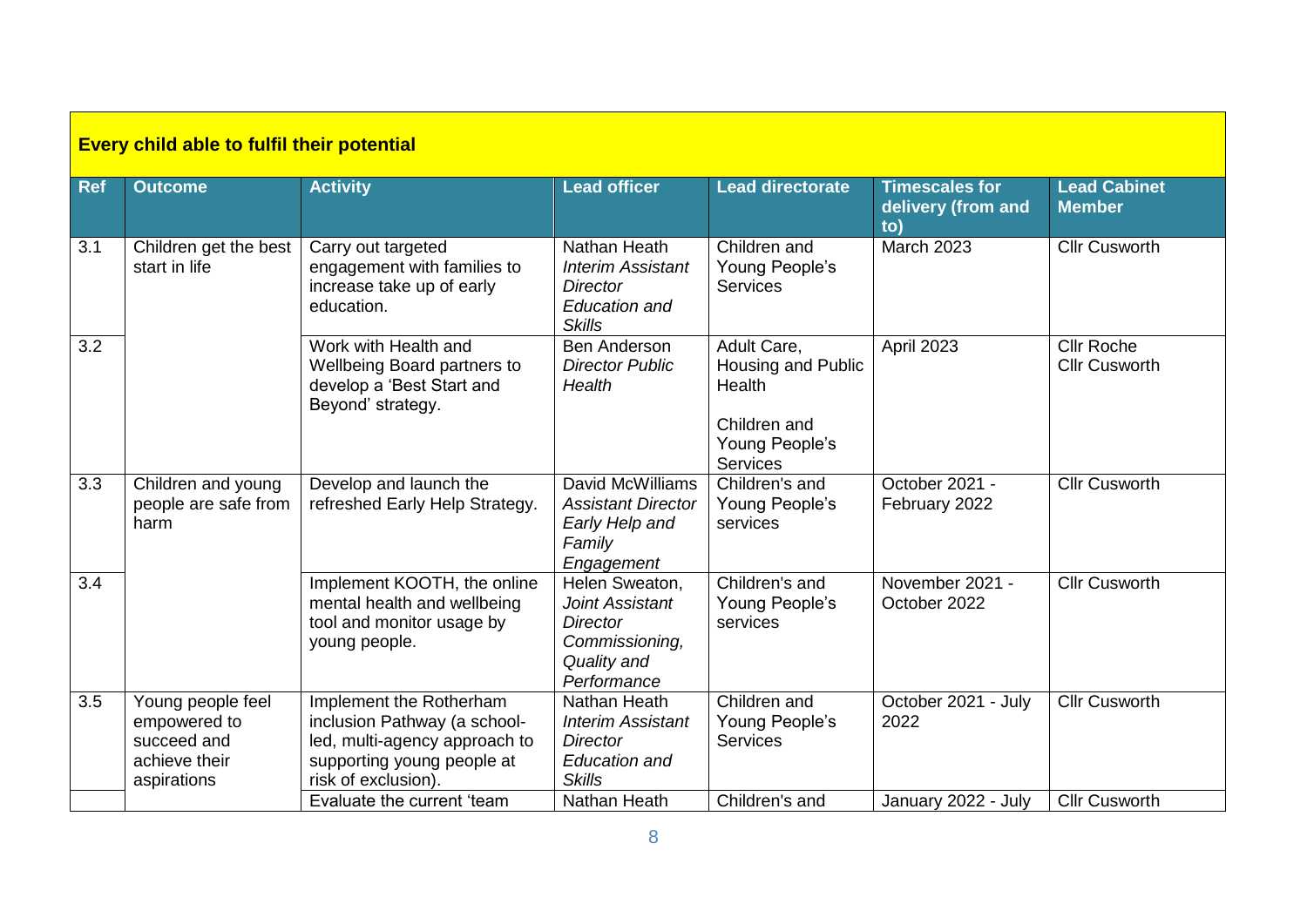| 3.6 | around the school' project to<br>establish the impact on the<br>sample schools and their<br>pupils.<br>Implement the 'Year of<br>Reading' programme and<br>evaluate its success.                                                                                                                                       | <b>Interim Assistant</b><br><b>Director</b><br><b>Education and</b><br><b>Skills</b><br>Nathan Heath<br><b>Interim Assistant</b><br><b>Director</b><br><b>Education and</b> | Young People's<br>services<br>Adult Care,<br>Housing and<br><b>Public Health</b><br>Children and<br>Young People's<br><b>Services</b> | 2022<br>January 2022- July<br>2023 | <b>Cllr Cusworth</b> |
|-----|------------------------------------------------------------------------------------------------------------------------------------------------------------------------------------------------------------------------------------------------------------------------------------------------------------------------|-----------------------------------------------------------------------------------------------------------------------------------------------------------------------------|---------------------------------------------------------------------------------------------------------------------------------------|------------------------------------|----------------------|
| 3.7 | Deliver the Enterprise Adviser<br>Network programme, ensuring<br>75% of schools and colleges<br>are matched to an adviser<br>from a local business and are<br>demonstrating progress<br>towards achieving the eight<br>Gatsby benchmarks for good<br>quality careers education<br>information, advice and<br>quidance. | <b>Skills</b><br>Simon Moss<br><b>Assistant Director</b><br>Planning<br>Regeneration and<br>Transport                                                                       | Regeneration and<br>Environment                                                                                                       | March 2023                         | <b>Cllr Lelliott</b> |
| 3.8 | <b>Deliver the Business</b><br><b>Education Alliance</b><br>programme, with 33 SMEs<br>engaging with schools and<br>colleges to help raise<br>aspirations through meaningful<br>employer encounters.                                                                                                                   | <b>Simon Moss</b><br><b>Assistant Director</b><br>Planning<br>Regeneration and<br>Transport                                                                                 | Regeneration and<br>Environment                                                                                                       | December 2023                      | <b>Cllr Lelliott</b> |
| 3.9 | Maximise Kickstart placements<br>to provide employment<br>opportunities for local,<br>unemployed, young people'.                                                                                                                                                                                                       | Lee Mann<br>Assistant<br>Director, Human<br>Resources and<br>Organisational<br>Development                                                                                  | <b>Assistant Chief</b><br>Executive's                                                                                                 | September 2022                     | Cllr Alam            |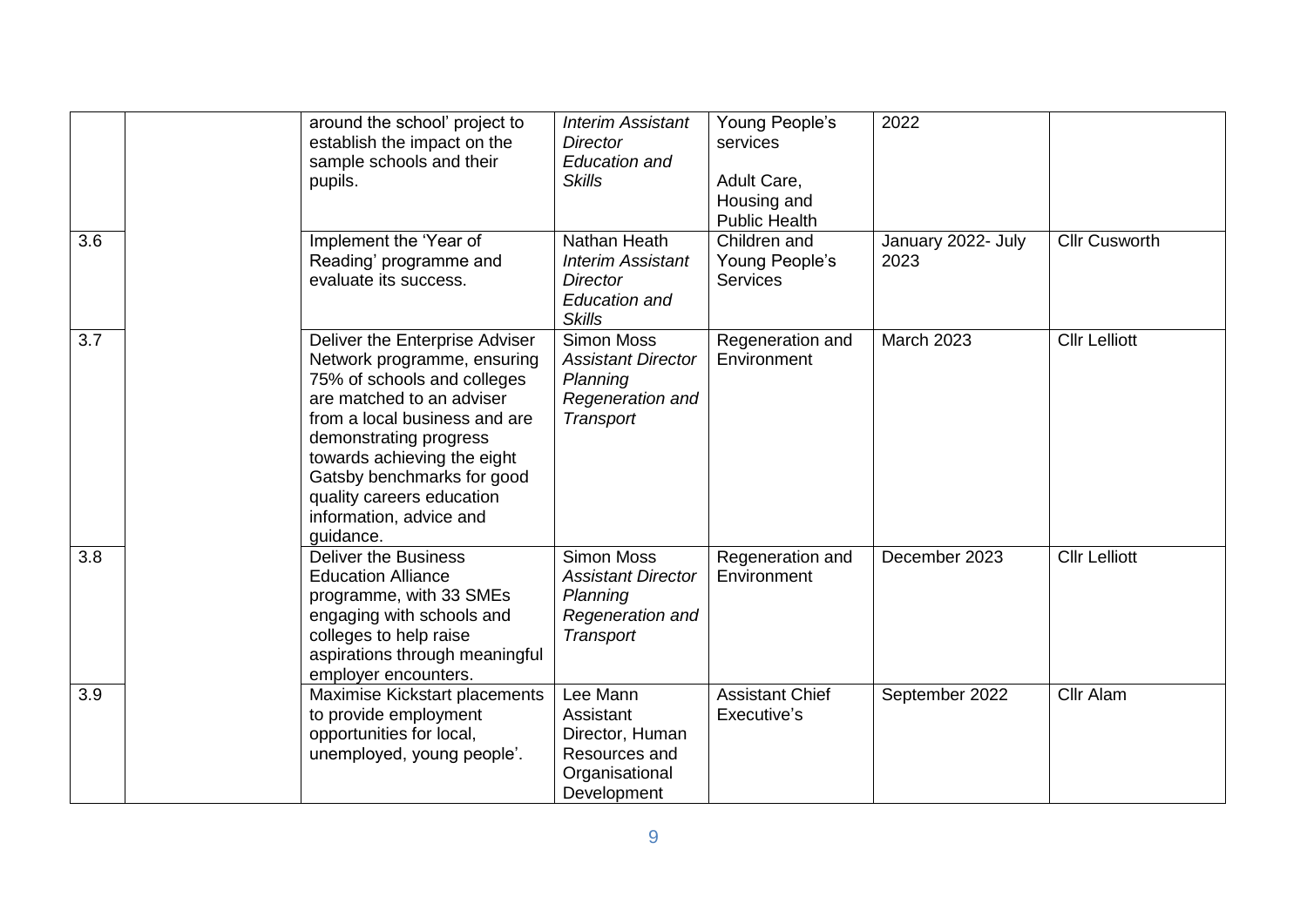| 3.10 | Children and young<br>people have fun<br>things to do and safe<br>places to go | Work with children and young<br>people across the borough to<br>co-design the Children's<br>Capital of Culture 2025<br>programme. | Leanne Buchan<br><b>Head of Service</b><br>Creative<br>Programming and<br>Engagement    | Regeneration<br>and<br>Environment                | August $2021 - May$<br>2022 | <b>Cllr Sheppard</b> |
|------|--------------------------------------------------------------------------------|-----------------------------------------------------------------------------------------------------------------------------------|-----------------------------------------------------------------------------------------|---------------------------------------------------|-----------------------------|----------------------|
| 3.11 |                                                                                | Agree a new universal Youth<br>offer including the<br>contributions of both the<br>Council and voluntary sector<br>partners.      | David McWilliams<br><b>Assistant Director</b><br>Early Help and<br>Family<br>Engagement | Children and<br>Young People's<br><b>Services</b> | January 2023                | <b>Cllr Cusworth</b> |
| 3.12 |                                                                                | Complete delivery of the £100k<br>Play Equipment replacement<br>programme.                                                        | Leanne Buchan<br><b>Head of Service</b><br>Creative<br>Programming and<br>Engagement    | Regeneration<br>and<br>Environment                | March 2023                  | <b>Cllr Sheppard</b> |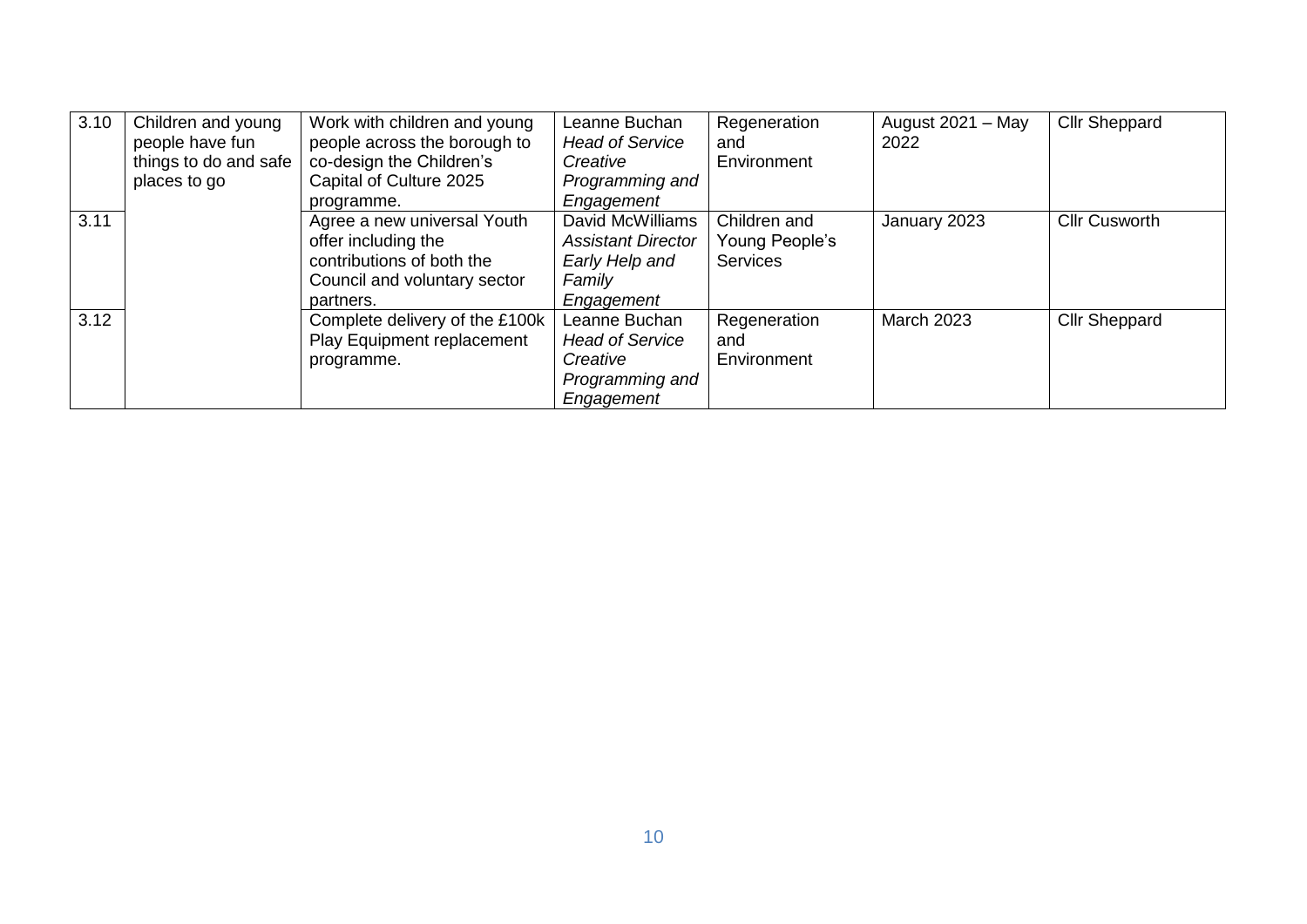| <b>Expanding economic opportunity</b> |                                                                                                                                                         |                                                                                                                                                                                      |                                                                                                                                                                                                  |                                 |                                                     |                                              |  |  |
|---------------------------------------|---------------------------------------------------------------------------------------------------------------------------------------------------------|--------------------------------------------------------------------------------------------------------------------------------------------------------------------------------------|--------------------------------------------------------------------------------------------------------------------------------------------------------------------------------------------------|---------------------------------|-----------------------------------------------------|----------------------------------------------|--|--|
| <b>Ref</b>                            | <b>Outcome</b>                                                                                                                                          | <b>Activity</b>                                                                                                                                                                      | <b>Lead officer</b>                                                                                                                                                                              | <b>Lead directorate</b>         | <b>Timescales for</b><br>delivery (from and<br>to)  | <b>Lead Cabinet</b><br><b>Member</b>         |  |  |
| 4.1                                   | A growing economy<br>that provides decent<br>jobs and chances to<br>progress                                                                            | Delivery of new Century<br>business centre at Manvers.                                                                                                                               | <b>Simon Moss</b><br><b>Assistant Director</b><br>Planning<br>Regeneration and<br>Transport                                                                                                      | Regeneration and<br>Environment | January 2022 - July<br>2023                         | <b>Cllr Lelliott</b>                         |  |  |
| 4.2                                   |                                                                                                                                                         | Deliver 'Reload Programme' of<br>sector support for culture and<br>creative industries, including<br>providing 20 microgrants for<br>event organisers and 21 new<br>commissions.     | Leanne Buchan<br><b>Head of Service</b><br>Creative<br>Programming and<br>Engagement                                                                                                             | Regeneration and<br>Environment | October 2021 -<br>March 2022                        | <b>Cllr Sheppard</b>                         |  |  |
| 4.3                                   | Delivering<br>regeneration<br>schemes that bring<br>investment and<br>opportunity, both in<br>Rotherham town<br>centre and in our<br>towns and villages | Secure planning approval,<br>complete detailed design and<br>appoint contractor for the<br>construction of the market and<br>library project as part of Future<br>High Streets Fund. | <b>Simon Moss</b><br><b>Assistant Director</b><br>Planning<br>Regeneration and<br><b>Transport</b><br>Zoe Oxley<br><b>Head of Service</b><br>Operations and<br><b>Business</b><br>Transformation | Regeneration and<br>Environment | February 2022<br>(Planning Board) -<br>October 2022 | <b>Cllr Sheppard</b><br><b>Cllr Lelliott</b> |  |  |
| 4.4                                   |                                                                                                                                                         | Develop business cases for<br>the 6 Town Deal projects and<br>submit summaries to<br>government by 27 June 2022.                                                                     | <b>Simon Moss</b><br><b>Assistant Director</b><br>Planning<br>Regeneration and<br>Transport                                                                                                      | Regeneration and<br>Environment | January 2022 - June<br>2022                         | <b>Cllr Lelliott</b>                         |  |  |
| 4.5                                   |                                                                                                                                                         | Complete the detailed design<br>prior to construction of the                                                                                                                         | <b>Simon Moss</b><br><b>Assistant Director</b>                                                                                                                                                   | Regeneration and<br>Environment | January 2022 -<br>October 2022                      | <b>Cllr Lelliott</b>                         |  |  |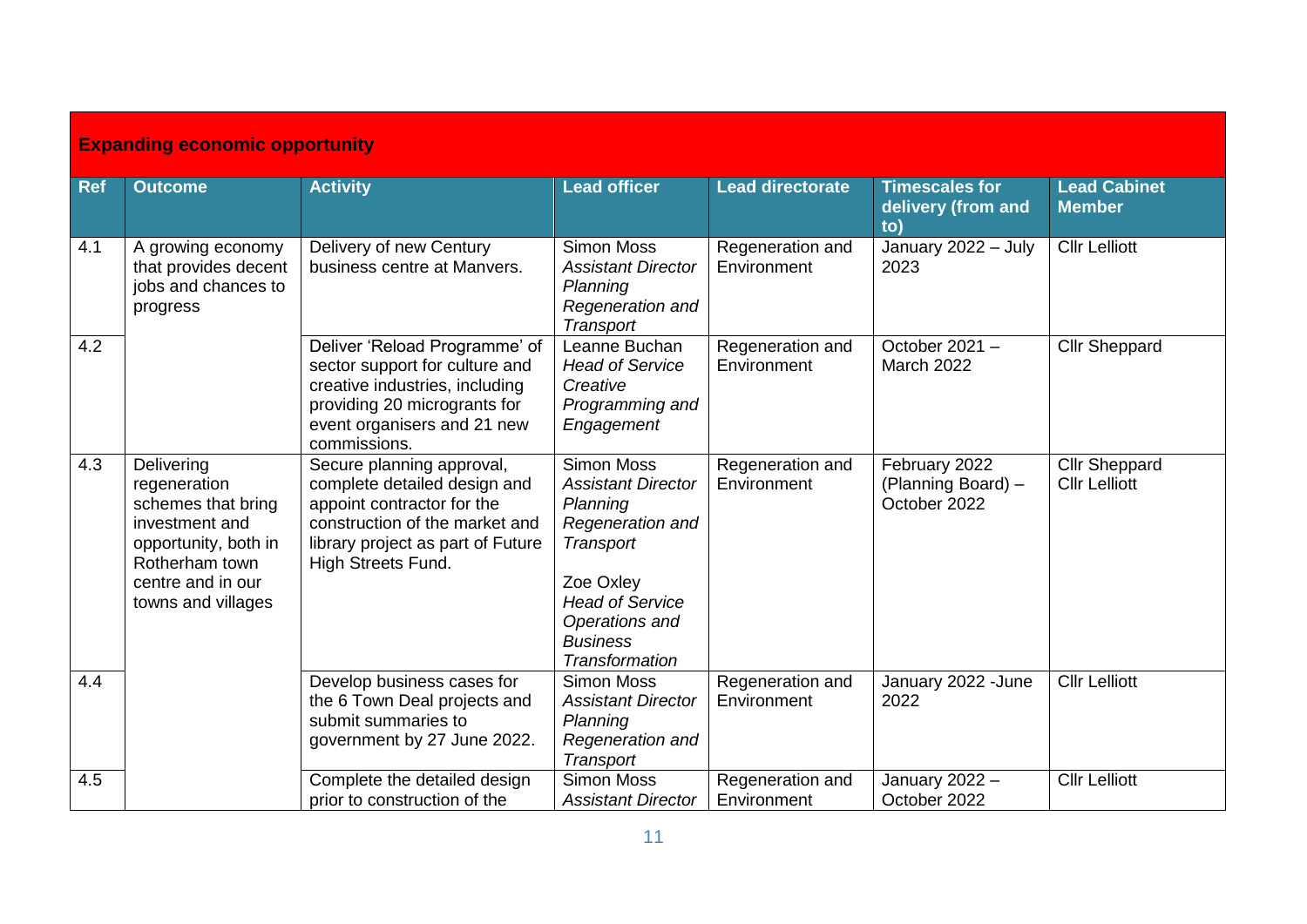|     |                                                                                                                                                                                                                                    | leisure development on Forge<br>Island.                                                                                                           | Planning<br>Regeneration and<br>Transport                                                                                                                               |                                                                                  |                                             |                      |  |  |  |
|-----|------------------------------------------------------------------------------------------------------------------------------------------------------------------------------------------------------------------------------------|---------------------------------------------------------------------------------------------------------------------------------------------------|-------------------------------------------------------------------------------------------------------------------------------------------------------------------------|----------------------------------------------------------------------------------|---------------------------------------------|----------------------|--|--|--|
|     | In addition to the actions outlined above, there are a range of activities within the environment theme (Better transport systems for future generations)<br>which will contribute to connecting people to economic opportunities. |                                                                                                                                                   |                                                                                                                                                                         |                                                                                  |                                             |                      |  |  |  |
| 4.6 | Working with<br>partners and<br>suppliers to create<br>more local jobs, paid<br>at the Real Living                                                                                                                                 | Work with partners to identify<br>their local spending profile as<br>well as promoting living wage<br>accreditation.                              | <b>Graham Saxton</b><br><b>Interim Assistant</b><br><b>Director Financial</b><br><b>Services</b>                                                                        | Finance and<br><b>Customer Services</b>                                          | September 2022<br>(progress review<br>date) | Leader               |  |  |  |
|     | Wage or above, and<br>apprenticeships                                                                                                                                                                                              |                                                                                                                                                   | <b>Simon Dennis</b><br>Acting Head of<br>Policy,<br>Performance and<br>Intelligence                                                                                     | <b>Assistant Chief</b><br>Executive's                                            |                                             |                      |  |  |  |
| 4.7 |                                                                                                                                                                                                                                    | Ensure new in scope contracts<br>are in line with Living Wage<br>accreditation.                                                                   | <b>Graham Saxton</b><br><b>Interim Assistant</b><br><b>Director Financial</b><br><b>Services</b><br><b>Simon Dennis</b><br>Acting Head of<br>Policy,<br>Performance and | Finance and<br><b>Customer Services</b><br><b>Assistant Chief</b><br>Executive's | Ongoing - March<br>2023 (review date)       | Leader               |  |  |  |
| 4.8 |                                                                                                                                                                                                                                    | Adopt a local labour policy to<br>encourage and/or enable local<br>people to access job<br>opportunities arising from<br>major development sites. | Intelligence<br><b>Simon Moss</b><br><b>Assistant Director</b><br>Planning<br>Regeneration and<br>Transport                                                             | Regeneration and<br>Environment                                                  | Ongoing - March<br>2023                     | <b>Cllr Lelliott</b> |  |  |  |
| 4.9 | People having                                                                                                                                                                                                                      | Deliver the European                                                                                                                              | Paul Walsh                                                                                                                                                              | Adult Care,                                                                      | Ongoing to March                            | <b>Cllr Sheppard</b> |  |  |  |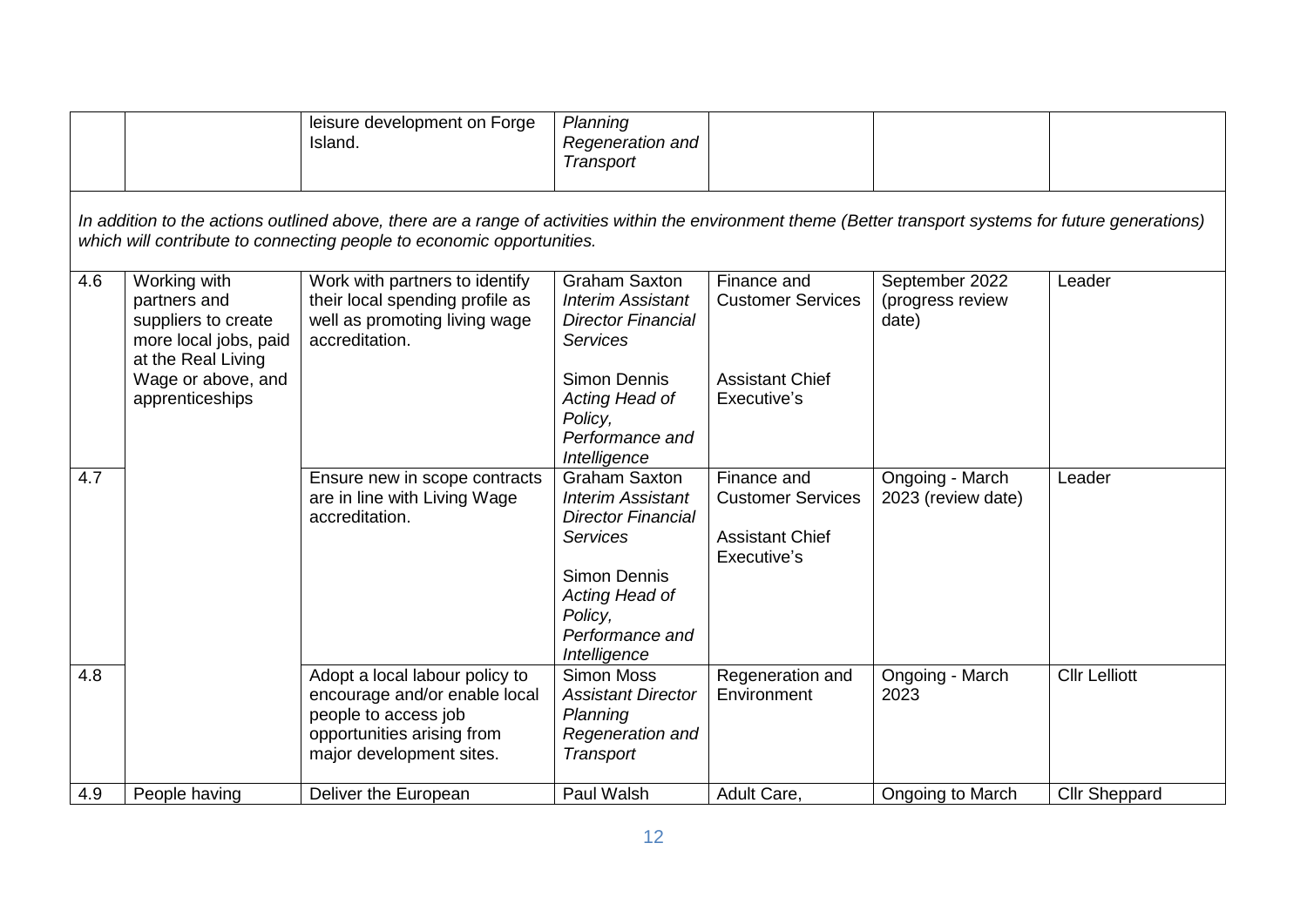|      | opportunities to<br>learn, develop skills<br>and fulfil their<br>potential           | Social Fund 'Pathways to<br>Success' employment<br>support programme, to at least<br>450 residents who qualify, into<br>training and work.                                                                                   | <b>Interim Assistant</b><br>Director of<br>Housing                                          | Housing and<br><b>Public Health</b>     | 2022 (may be further<br>extended to Dec<br>2023) |                      |
|------|--------------------------------------------------------------------------------------|------------------------------------------------------------------------------------------------------------------------------------------------------------------------------------------------------------------------------|---------------------------------------------------------------------------------------------|-----------------------------------------|--------------------------------------------------|----------------------|
| 4.10 |                                                                                      | Commence the delivery of the<br>Advance project and provide<br>assistance to 500 people in<br>employment to enhance their<br>career prospects.                                                                               | <b>Simon Moss</b><br><b>Assistant Director</b><br>Planning<br>Regeneration and<br>Transport | Regeneration and<br>Environment         | January 2022 -<br>December 2023                  | <b>Cllr Lelliott</b> |
| 4.11 |                                                                                      | Train library staff and work<br>with partners to help people<br>make best use of library<br>resources for job seeking,<br>gaining skills, and supporting<br>small businesses and<br>entrepreneurs to grow. This<br>includes: | Zoe Oxley<br><b>Head of Service</b><br>Operations and<br><b>Business</b><br>Transformation  | Regeneration and<br>Environment         |                                                  | <b>Cllr Sheppard</b> |
|      |                                                                                      | • Work with partners from the<br>People and Skills<br>Networking Group to set up<br>work coaches and job<br>seeker support across the<br>library network.                                                                    |                                                                                             |                                         | November 2021<br>onwards                         |                      |
|      |                                                                                      | <b>Business and intellectual</b><br>Property Centre (BIPC) to<br>launch at the Central<br>Library.                                                                                                                           |                                                                                             |                                         | <b>March 2022</b>                                |                      |
| 4.12 | Strengthening digital<br>infrastructure and<br>skills which enable<br>access for all | Identify measures to improve<br>digital inclusion through<br>consultation with communities.                                                                                                                                  | Luke Sayers<br><b>Assistant Director</b><br>Customer,<br>Information and<br>Digital         | Finance and<br><b>Customer Services</b> | December 2022                                    | Cllr Alam            |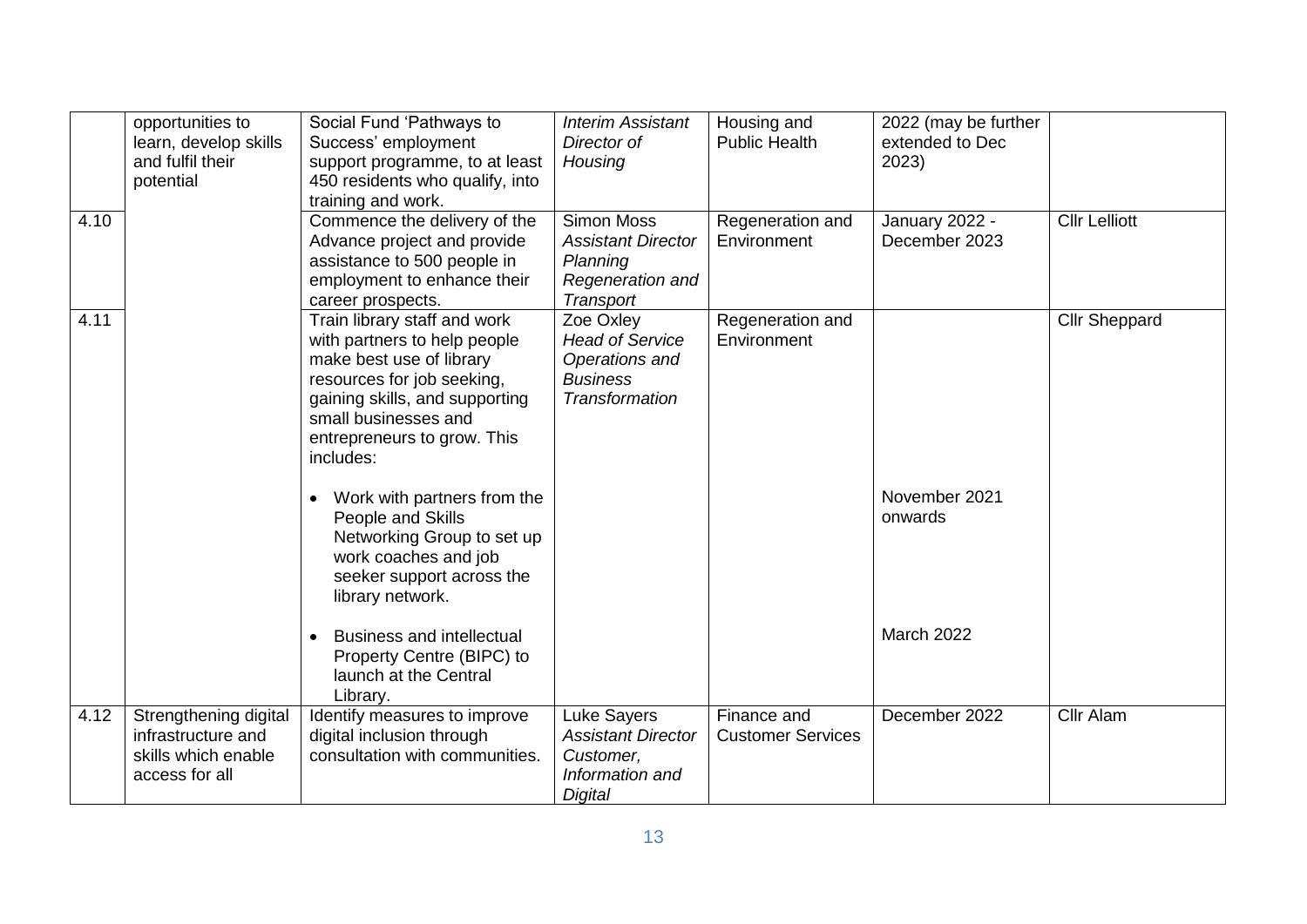| 4.13 | Develop a Digital Inclusion<br>Strategy.                                                                                                                                                                    | Luke Sayers<br><b>Assistant Director</b><br>Customer,<br>Information and<br>Digital | Finance and<br><b>Customer Services</b> | December 2022 -<br><b>July 2023</b> | Cllr Alam |
|------|-------------------------------------------------------------------------------------------------------------------------------------------------------------------------------------------------------------|-------------------------------------------------------------------------------------|-----------------------------------------|-------------------------------------|-----------|
| 4.14 | Deliver public Wi-Fi to the new<br>town centre library and<br>markets building and<br>investigate the feasibility of<br>delivering Wi-Fi to other<br>Council owned public spaces<br>within the Town centre. | Luke Sayers<br><b>Assistant Director</b><br>Customer,<br>Information and<br>Digital | Finance and<br><b>Customer Services</b> | <b>March 2023</b>                   | Cllr Alam |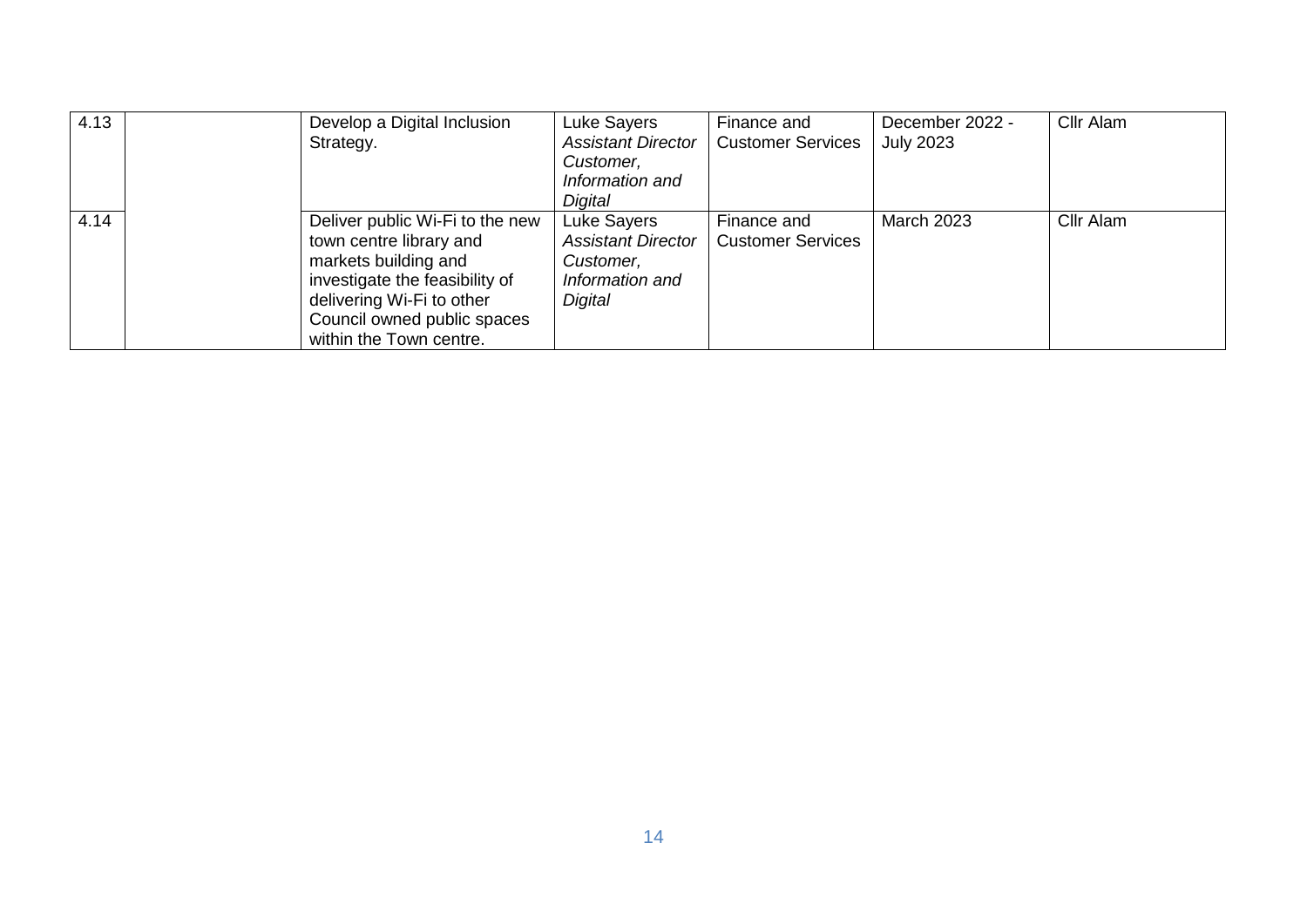| A cleaner, greener local environment |                                                                      |                                                                                                                                                            |                                                                                                    |                                    |                                                    |                                      |  |
|--------------------------------------|----------------------------------------------------------------------|------------------------------------------------------------------------------------------------------------------------------------------------------------|----------------------------------------------------------------------------------------------------|------------------------------------|----------------------------------------------------|--------------------------------------|--|
| Ref                                  | <b>Outcome</b>                                                       | <b>Activity</b>                                                                                                                                            | <b>Lead officer</b>                                                                                | <b>Lead directorate</b>            | <b>Timescales for</b><br>delivery (from and<br>to) | <b>Lead Cabinet</b><br><b>Member</b> |  |
| 5.1                                  | Increasing<br>satisfaction with the<br>cleanliness of the<br>Borough | Develop first proposals for<br>country park masterplans<br>(Rother Valley and Thrybergh)<br>for public consultation.                                       | Leanne Buchan<br><b>Head of Service</b><br>Creative<br>Programming<br>and<br>Engagement            | Regeneration<br>and<br>Environment | April 2022                                         | <b>Cllr Sheppard</b>                 |  |
| 5.2                                  |                                                                      | Increase the number of fines,<br>prosecutions or legal actions<br>for fly tipping.                                                                         | <b>Tom Smith</b><br>Assistant<br>Director<br>Community<br>Safety and<br><b>Street Scene</b>        | Regeneration and<br>Environment    | August 2022                                        | <b>Cllr Beck</b>                     |  |
| $\overline{5.3}$                     |                                                                      | Implement systems to monitor<br>and assess the environment in<br>local areas and enable<br>improvements in grounds<br>maintenance and street<br>cleansing. | <b>Tom Smith</b><br>Assistant<br><b>Director</b><br>Community<br>Safety and<br><b>Street Scene</b> | Regeneration and<br>Environment    | April 2022                                         | <b>Cllr Beck</b>                     |  |
| 5.4                                  |                                                                      | Target an extra 240 local<br>areas for additional cleaning<br>and weed removal.                                                                            | Tom Smith<br>Assistant<br><b>Director</b><br>Community<br>Safety and<br><b>Street Scene</b>        | Regeneration and<br>Environment    | <b>March 2023</b>                                  | <b>Cllr Beck</b>                     |  |
| 5.5                                  | <b>Creating better</b><br>transport systems<br>for future            | Deliver bus, tram and cycle<br>improvements through the<br><b>Transforming Cities Fund</b>                                                                 | <b>Simon Moss</b><br>Assistant<br><b>Director</b>                                                  | Regeneration and<br>Environment    |                                                    | <b>Cllr Beck</b>                     |  |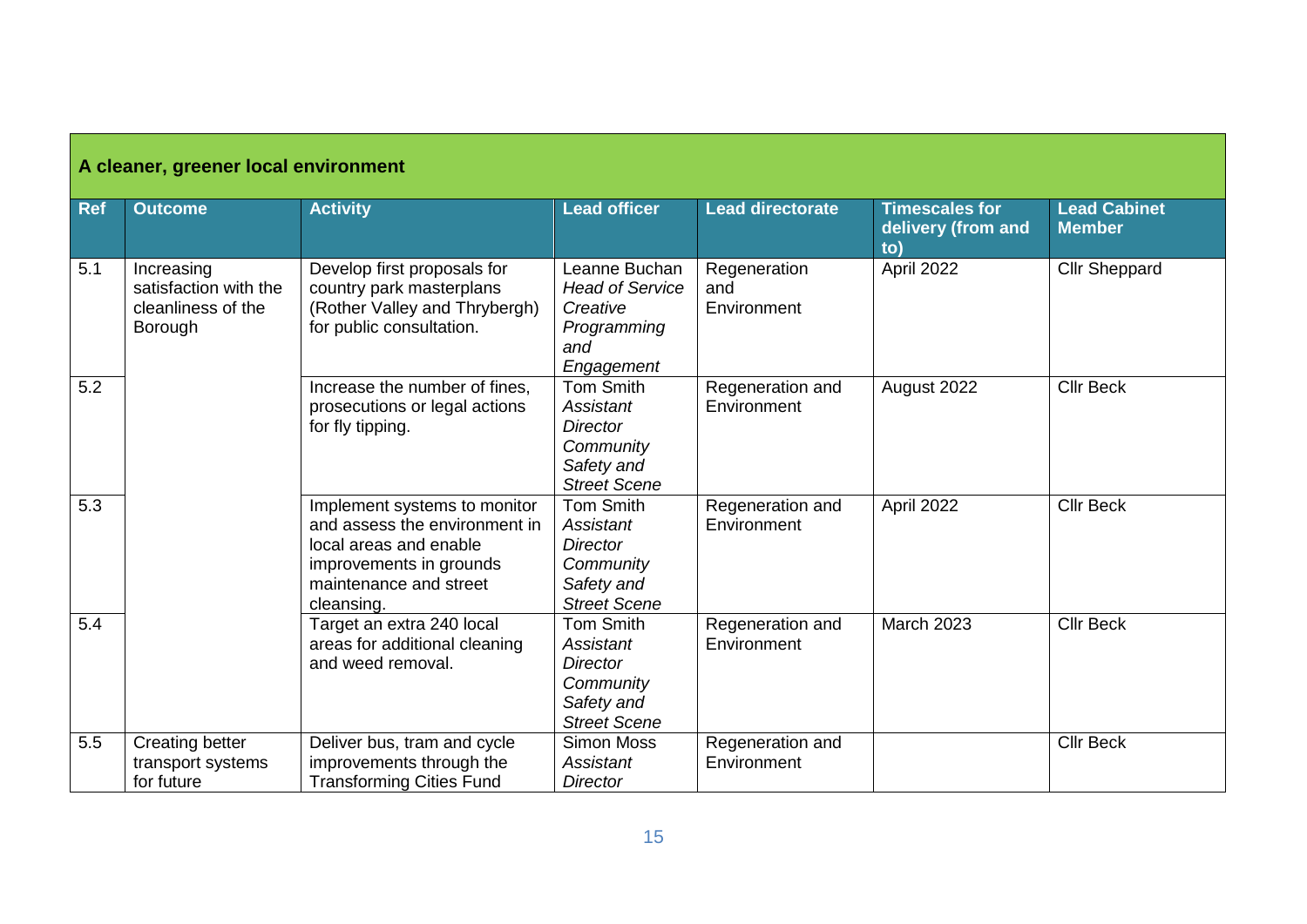|     | generations        | programme, including:                       | Planning          |                  |                   |                  |
|-----|--------------------|---------------------------------------------|-------------------|------------------|-------------------|------------------|
|     |                    |                                             | Regeneration      |                  |                   |                  |
|     |                    |                                             | and Transport     |                  |                   |                  |
|     |                    | <b>Sheffield Road</b>                       |                   |                  | <b>March 2023</b> |                  |
|     |                    |                                             |                   |                  |                   |                  |
|     |                    | Cycleway                                    |                   |                  |                   |                  |
|     |                    |                                             |                   |                  | <b>March 2023</b> |                  |
|     |                    | <b>Frederick Street public</b><br>$\bullet$ |                   |                  |                   |                  |
|     |                    | realm with cycleway                         |                   |                  |                   |                  |
|     |                    |                                             |                   |                  |                   |                  |
|     |                    | Forge Island footbridge<br>$\bullet$        |                   |                  | <b>March 2023</b> |                  |
|     |                    |                                             |                   |                  |                   |                  |
|     |                    | Moor Road, Manvers                          |                   |                  |                   |                  |
|     |                    | cycle route                                 |                   |                  | <b>March 2023</b> |                  |
|     |                    |                                             |                   |                  |                   |                  |
|     |                    | Doncaster Road,<br>$\bullet$                |                   |                  | <b>March 2023</b> |                  |
|     |                    | Dalton                                      |                   |                  |                   |                  |
|     |                    |                                             |                   |                  |                   |                  |
|     |                    | A.631 Maltby bus                            |                   |                  | <b>March 2023</b> |                  |
|     |                    | corridor.                                   |                   |                  |                   |                  |
| 5.6 |                    | Finalise delivery plan for the              | <b>Simon Moss</b> | Regeneration and | <b>March 2023</b> | <b>Cllr Beck</b> |
|     |                    | approved cycling strategy.                  | Assistant         | Environment      |                   |                  |
|     |                    |                                             | <b>Director</b>   |                  |                   |                  |
|     |                    |                                             | Planning          |                  |                   |                  |
|     |                    |                                             | Regeneration      |                  |                   |                  |
|     |                    |                                             | and Transport     |                  |                   |                  |
| 5.7 |                    | Complete A630 Parkway                       | <b>Simon Moss</b> | Regeneration and | <b>June 2023</b>  | <b>Cllr Beck</b> |
|     |                    | Improvement Scheme to                       | Assistant         | Environment      |                   |                  |
|     |                    | reduce speeds (50mph),                      | <b>Director</b>   |                  |                   |                  |
|     |                    | reduce congestion and                       | Planning          |                  |                   |                  |
|     |                    | improve air quality.                        | Regeneration      |                  |                   |                  |
|     |                    |                                             | and Transport     |                  |                   |                  |
| 5.8 | Reducing the risk  | Achieve 'shovel ready' status               | <b>Tom Smith</b>  | Regeneration and | March 2024        | <b>Cllr Beck</b> |
|     | and impact of      | for the six priority flood                  | Assistant         | Environment      |                   |                  |
|     | flooding and other | alleviation schemes and work                | <b>Director</b>   |                  |                   |                  |
|     | environmental      | to secure funding to implement              | Community         |                  |                   |                  |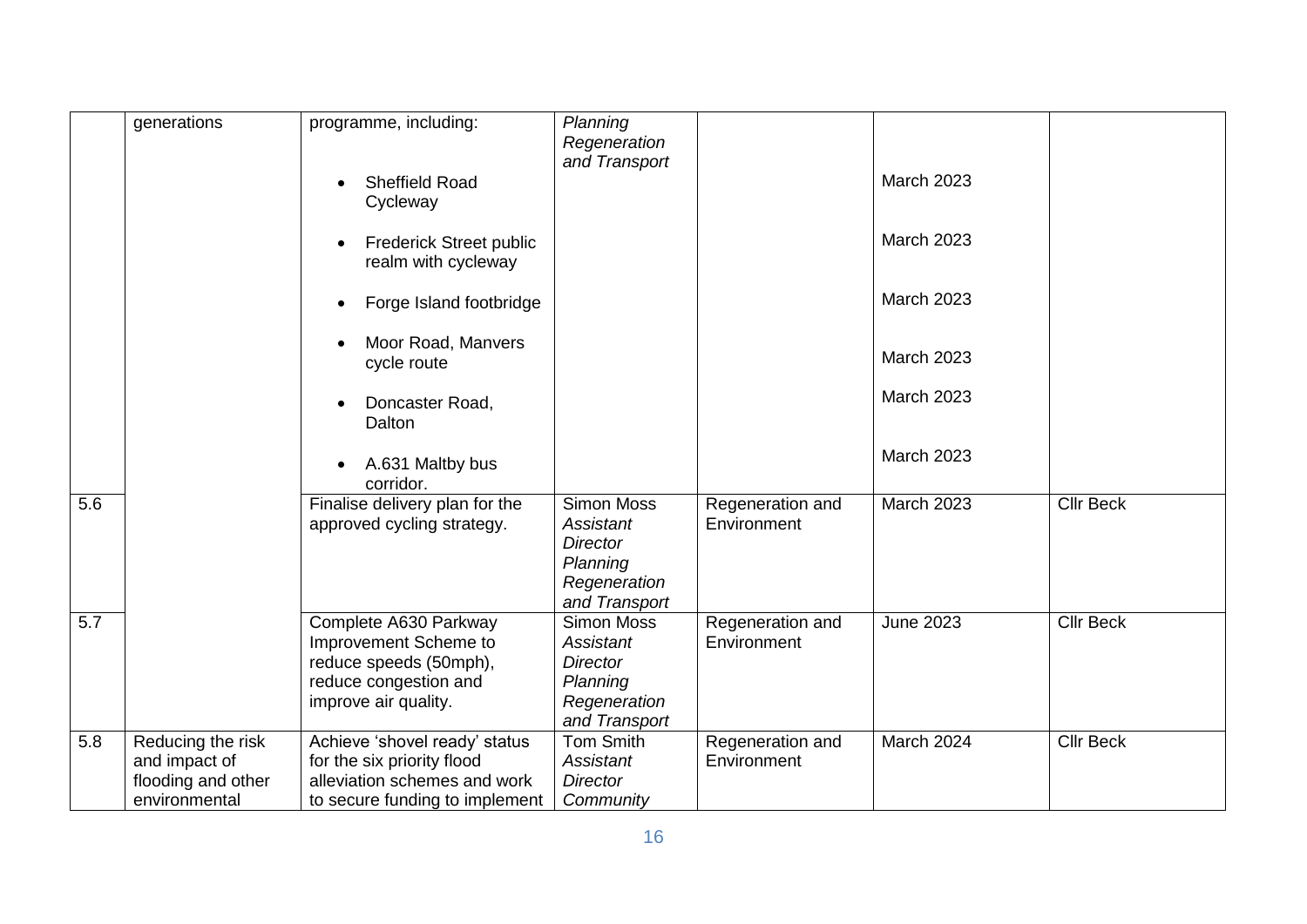|      | emergencies                                                           | the schemes.                                                                                                                                                                 | Safety and<br><b>Street Scene</b>                                                                         |                                       |                                |                                          |
|------|-----------------------------------------------------------------------|------------------------------------------------------------------------------------------------------------------------------------------------------------------------------|-----------------------------------------------------------------------------------------------------------|---------------------------------------|--------------------------------|------------------------------------------|
| 5.9  |                                                                       | Construct the Forge Island<br>canal barrier.                                                                                                                                 | <b>Tom Smith</b><br><b>Assistant</b><br><b>Director</b><br>Community<br>Safety and<br><b>Street Scene</b> | Regeneration and<br>Environment       | August 2022                    | <b>Cllr Lelliott</b><br><b>Cllr Beck</b> |
| 5.10 |                                                                       | Construct the Ickles Lock to<br>Centenary Way flood wall and<br>embankment.                                                                                                  | <b>Tom Smith</b><br>Assistant<br><b>Director</b><br>Community<br>Safety and<br><b>Street Scene</b>        | Regeneration and<br>Environment       | October 2021-<br>December 2022 | <b>Cllr Beck</b>                         |
| 5.11 |                                                                       | Develop plans to support<br>community resilience and<br>community-led activities in<br>areas at risk of flooding.                                                            | Tom Smith<br>Assistant<br><b>Director</b><br>Community<br>Safety and<br><b>Street Scene</b>               | Regeneration and<br>Environment       | September 2022                 | <b>Cllr Beck</b>                         |
| 5.12 | Contributing to<br>reducing carbon<br>emissions across<br>the Borough | Develop a medium term and<br>long-term Climate Change<br>Strategy and Action Plan.                                                                                           | Rob Savage<br>Acting Head of<br>Change and<br>Innovation                                                  | <b>Assistant Chief</b><br>Executive's | March 2022                     | <b>Cllr Lelliott</b>                     |
| 5.13 |                                                                       | Implement heating or energy<br>efficiency measures in Council<br>buildings that reduce CO2<br>emissions, working towards<br>the target of an 18% reduction<br>by March 2023. | <b>Simon Moss</b><br><b>Assistant</b><br><b>Director</b><br>Planning<br>Regeneration<br>and Transport     | Regeneration and<br>Environment       | April 2022 - March<br>2023     | <b>Cllr Lelliott</b>                     |
| 5.14 |                                                                       | Install additional 8 vehicle<br>charging units to complement<br>existing provision, and 2<br>residential charging hubs.                                                      | <b>Simon Moss</b><br>Assistant<br><b>Director</b><br>Planning<br>Regeneration                             | Regeneration and<br>Environment       | April 2022 - March<br>2023     | <b>Cllr Lelliott</b>                     |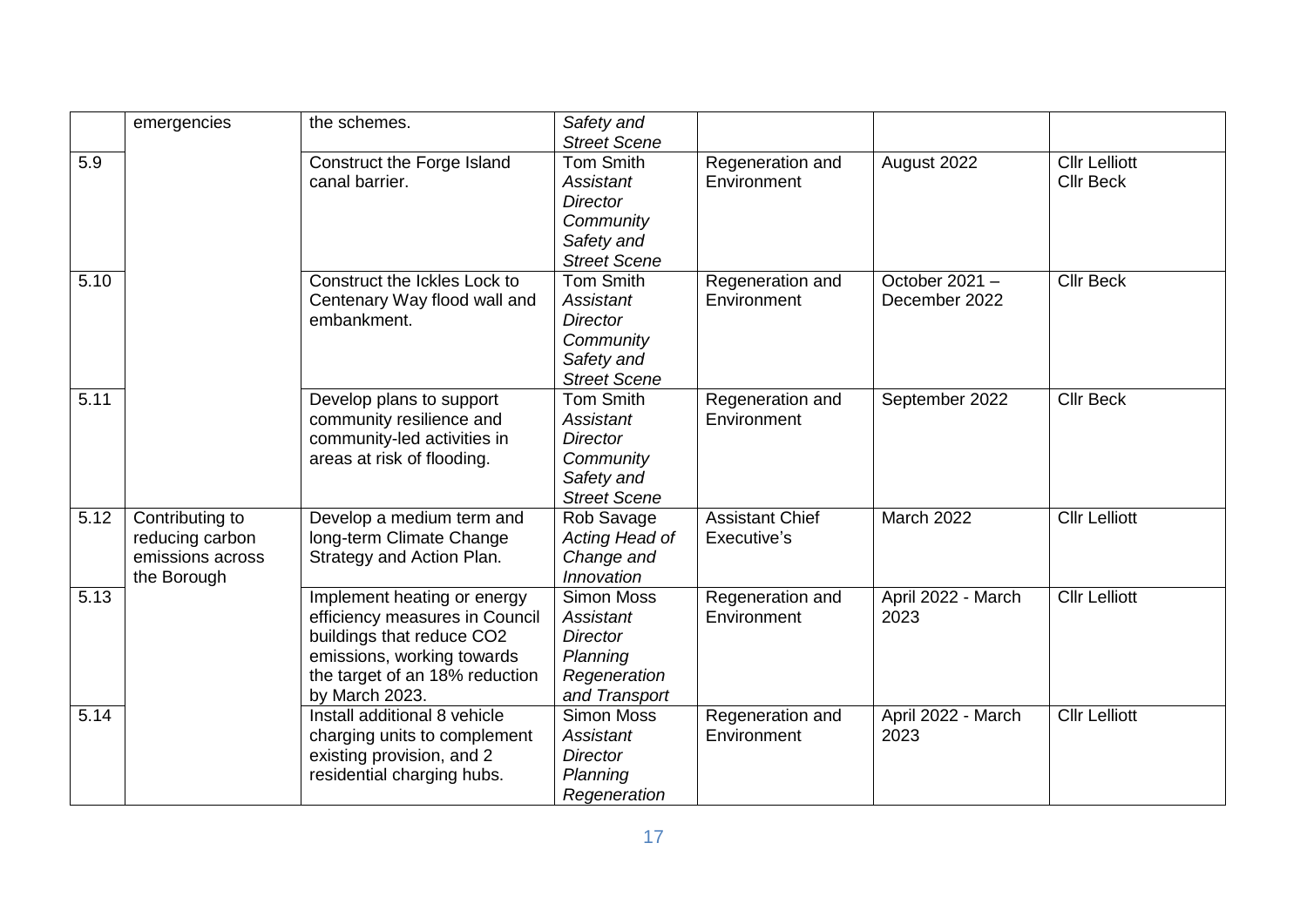|      |                                                                                                                                                    | and Transport                                                                                                                                                                             |                                       |                                      |                      |
|------|----------------------------------------------------------------------------------------------------------------------------------------------------|-------------------------------------------------------------------------------------------------------------------------------------------------------------------------------------------|---------------------------------------|--------------------------------------|----------------------|
| 5.15 | Develop a fleet conversion<br>programme to low carbon fuel.                                                                                        | Tom Smith<br>Assistant<br>Director<br>Community<br>Safety and<br><b>Street Scene</b>                                                                                                      | Regeneration and<br>Environment       | November 2022                        | <b>Cllr Lelliott</b> |
| 5.16 | Develop a plan to tackle single<br>use plastics across council<br>buildings and events.                                                            | Leanne Buchan<br><b>Head of Service</b><br>Creative<br>Programming<br>and<br>Engagement<br><b>Simon Moss</b><br>Assistant<br><b>Director</b><br>Planning<br>Regeneration<br>and Transport | Regeneration and<br>Environment       | May 2022                             | <b>Cllr Lelliott</b> |
| 5.17 | Deliver a communications plan<br>to raise awareness about<br>climate change and influence a<br>positive change in behaviour<br>across the borough. | Rob Savage<br>Acting Head of<br>Change and<br>Innovation<br><b>Chris Burton</b><br>Head of<br>Communication<br>s and Marketing                                                            | <b>Assistant Chief</b><br>Executive's | Ongoing - March<br>2023              | <b>Cllr Lelliott</b> |
| 5.18 | Plant 10,000 new trees across<br>the borough working with<br>community groups and<br>schools.                                                      | Leanne Buchan<br><b>Head of Service</b><br>Creative<br>Programming<br>and<br>Engagement                                                                                                   | Regeneration and<br>Environment       | November 2021 -<br><b>March 2023</b> | <b>Cllr Sheppard</b> |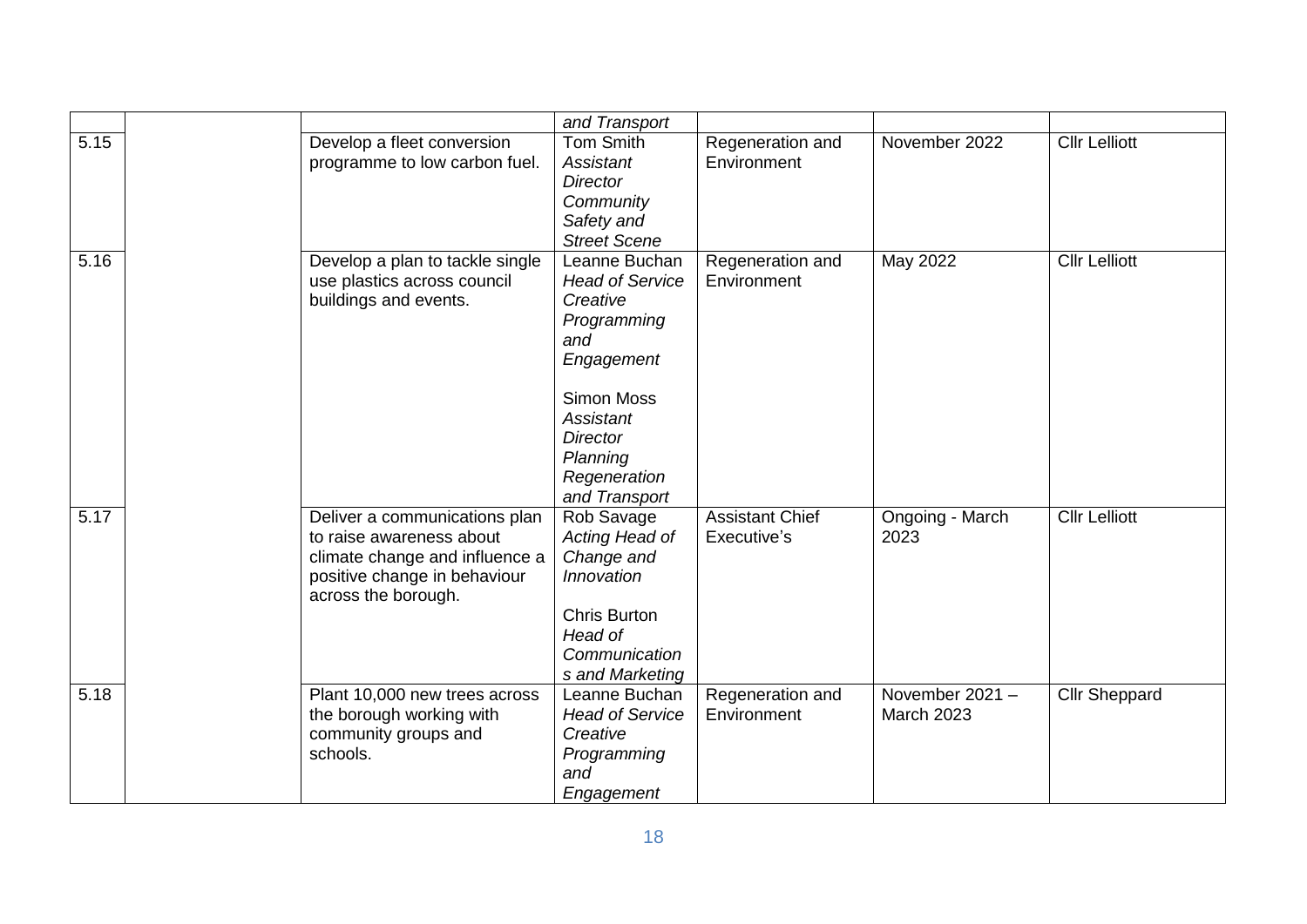| 5.19 | Continue to provide direct<br>support to residents to enable<br>them to apply for insulation<br>grants where applicable<br>through the ECO03 and<br>ECO04 programmes. | <b>Simon Moss</b><br>Assistant<br>Director<br>Planning<br>Regeneration<br>and Transport | Regeneration and<br>Environment | <b>March 2023</b> | <b>Cllr Beck</b> |
|------|-----------------------------------------------------------------------------------------------------------------------------------------------------------------------|-----------------------------------------------------------------------------------------|---------------------------------|-------------------|------------------|
| 5.20 | Find a suitable site for<br>Renewable Energy<br>Generation, obtain planning<br>permission and commence<br>procurement.                                                | Simon Moss<br>Assistant<br>Director<br>Planning<br>Regeneration<br>and Transport        | Regeneration and<br>Environment | <b>March 2023</b> | <b>Cllr Beck</b> |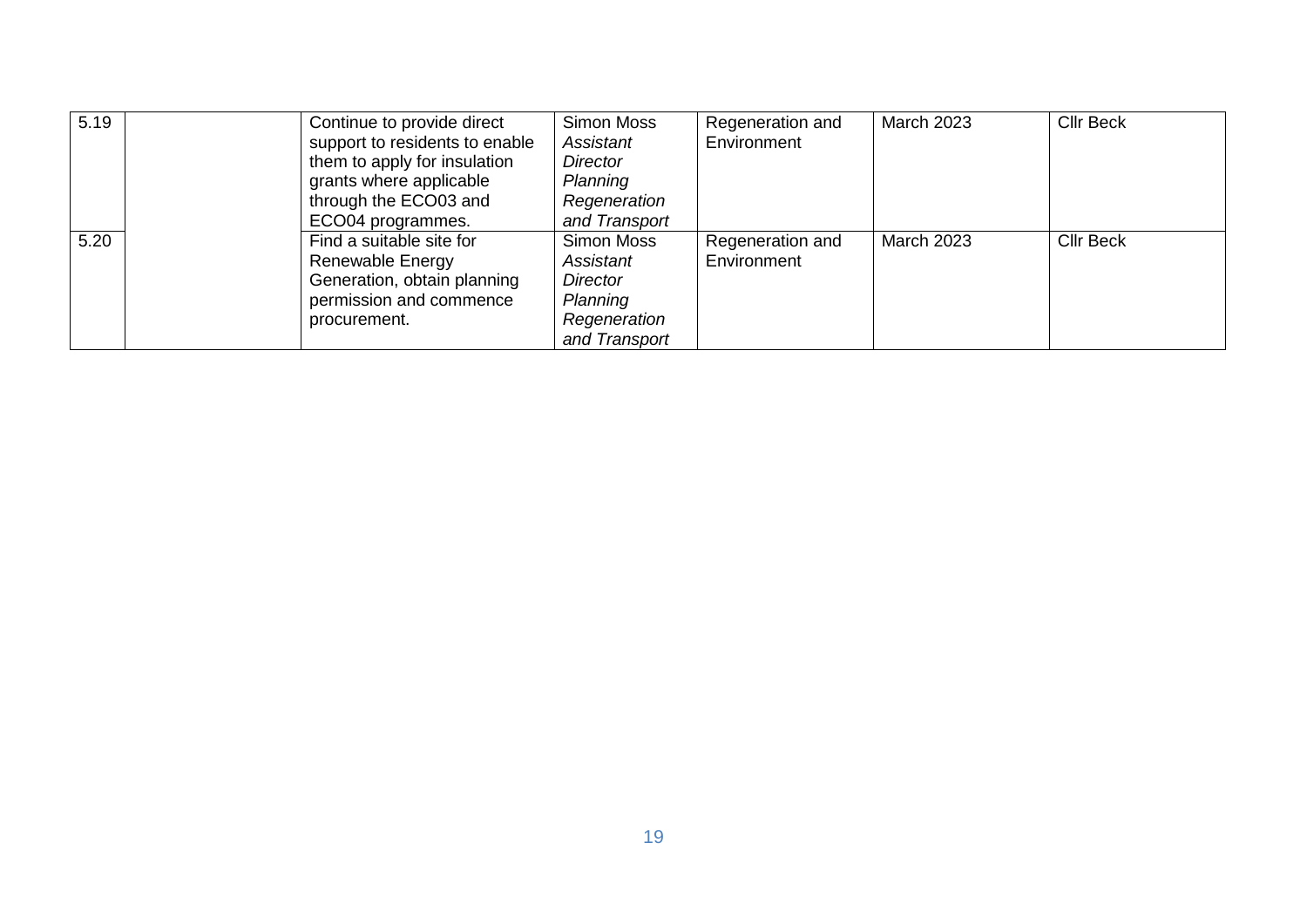| <b>One Council</b> |                                                                                                                                |                                                                                                                                                                                                   |                                                                                               |                                         |                                                    |                                      |
|--------------------|--------------------------------------------------------------------------------------------------------------------------------|---------------------------------------------------------------------------------------------------------------------------------------------------------------------------------------------------|-----------------------------------------------------------------------------------------------|-----------------------------------------|----------------------------------------------------|--------------------------------------|
| <b>Ref</b>         | <b>Outcome</b>                                                                                                                 | <b>Activity</b>                                                                                                                                                                                   | <b>Lead officer</b>                                                                           | <b>Lead directorate</b>                 | <b>Timescales for</b><br>delivery (from and<br>to) | <b>Lead Cabinet</b><br><b>Member</b> |
| 6.1                | Effective customer<br>services - residents<br>know we mean what<br>we say, are kept<br>informed and can<br>access the services | Develop and implement a new<br>set of cross organisational<br>customer service standards<br>following consultation with<br>customers (internal and<br>external stakeholders).                     | Luke Sayers<br><b>Assistant</b><br><b>Director</b><br>Customer,<br>Information and<br>Digital | Finance and<br><b>Customer Services</b> | December 2023                                      | Leader                               |
| 6.2                | they need in the way<br>that suits them                                                                                        | Expand and improve the range<br>of services available online<br>and identify ways to reduce<br>unnecessary call demand to<br>improve average customer<br>wait times to a maximum of 6<br>minutes. | Luke Sayers<br>Assistant<br><b>Director</b><br>Customer,<br>Information and<br>Digital        | Finance and<br><b>Customer Services</b> | Ongoing - March<br>2023                            | Leader                               |
| 6.3                |                                                                                                                                | Refresh the Council's equality<br>strategy and objectives.                                                                                                                                        | <b>Simon Dennis</b><br>Acting Head of<br>Policy,<br>Performance<br>and Intelligence           | <b>Assistant Chief</b><br>Executive's   | April 2022                                         | Cllr Alam                            |
| 6.4                |                                                                                                                                | Review the Corporate<br><b>Consultation and Engagement</b><br>Framework.                                                                                                                          | <b>Simon Dennis</b><br>Acting Head of<br>Policy,<br>Performance<br>and Intelligence           | <b>Assistant Chief</b><br>Executive's   | November 2022                                      | Leader                               |
| 6.5                | Engaged, diverse<br>and skilled workforce<br>who feel empowered<br>to adopt new ways<br>of working to meet                     | Implementation of the<br>Workforce Plan.                                                                                                                                                          | Lee Mann<br>Assistant<br>Director, Human<br>Resources and<br>Organisational                   | <b>Assistant Chief</b><br>Executive's   | January 2022                                       | Cllr Alam                            |